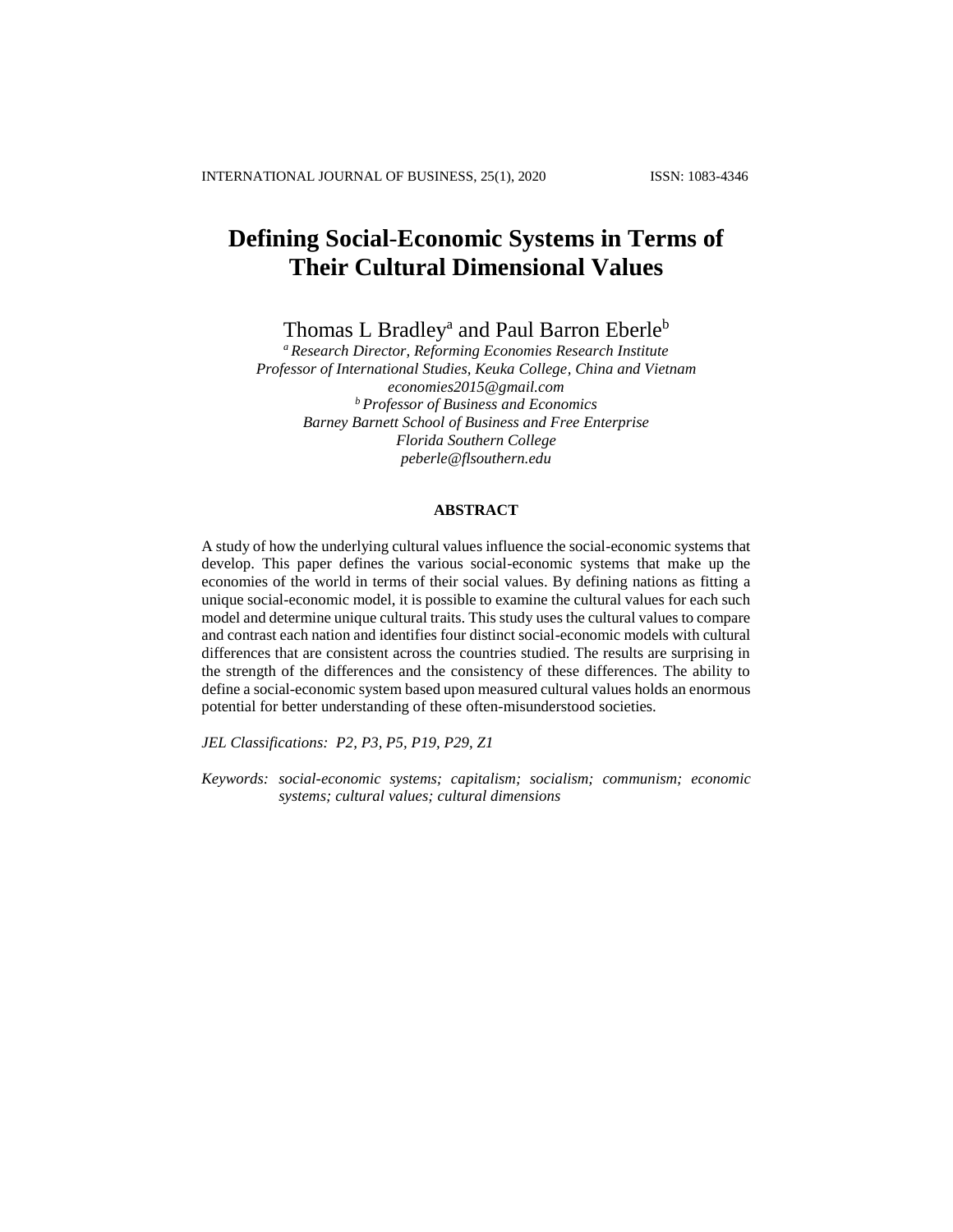# **I. INTRODUCTION**

The 1990-1991 collapse of the Soviet Union and the communist empire gave rise to 15 new nations with different economic systems. The former communist nations have evolved into a matrix of economic models that are still in their evolutionary stages. One must ask if it is possible to define how the underlying cultural values of a nation influence the social-economic models that develop.

Eleven former communist nations included in this study were surveyed from 1991- 2003.The data was collected in-person, directly from the respondents. One of the authors personally conducted extensive research and administered all of the surveys in each country, a very challenging and time-consuming process. The authors were able to define the cultural dimensional values for the former communist nations by using the Hofstede VSM 94 survey results from the research results. These cultural dimension values were used to compare and contrast the underlying cultural values of the communist nations that were previously off limits to any such study. Using the cultural value results from the lead author's 2003 study (Bradley, 2003), combined with published studies, it was possible to identify four distinct social-economic-models; capitalist model, communist model, European socialist model, and Asian-Latin socialist model.

This paper defines the various social-economic systems that make up the economies of the world in terms of their social values. The standard definitions that seek to define economies often pertain to political and economic systems without consideration of the underlying cultural value system. This paper defines the socialeconomic systems in terms of the underlying cultural values.

The ability to define a social-economic system based upon measured national cultural values provides an enormous potential to better understand these often misunderstood and complex social-economic systems. Prior to the break-up of the Soviet Union, the closed nature of the communist world, the disagreement with and resistance to social research, made it extremely difficult to study and understand the similarities and differences between and within nations of the communist world and the capitalist world. By conducting this research immediately after the collapse of the communist world, the authors were able to establish the national cultural identities for much of this previously unstudied world. This study provides the ability to compare and contrast these socialeconomic models and establish the unique cultural values associated with each.

#### **II. LITERATURE REVIEW**

This study uses the cultural value model to examine the differences between socialeconomic systems. The study of culture is based upon the early research conducted by Kluckhohn (1951) that provided an approach to culture based on two universal facts: (a) The number of societal problems is limited, and (b) the number of known responses are also limited. According to Kluckhohn and Strodbeck (1961), these two factors give a consistent group orientation of national cultural values. Individuals in society usually reflect the group's primary underlying values that are embedded in national cultural values.

The concept of unique cultural characteristics was further amplified and refined by Hofstede in his definitive work published in 1980, which encompassed the period of research from 1967 to 1978, involved 116,000 questionnaire responses from 40 countries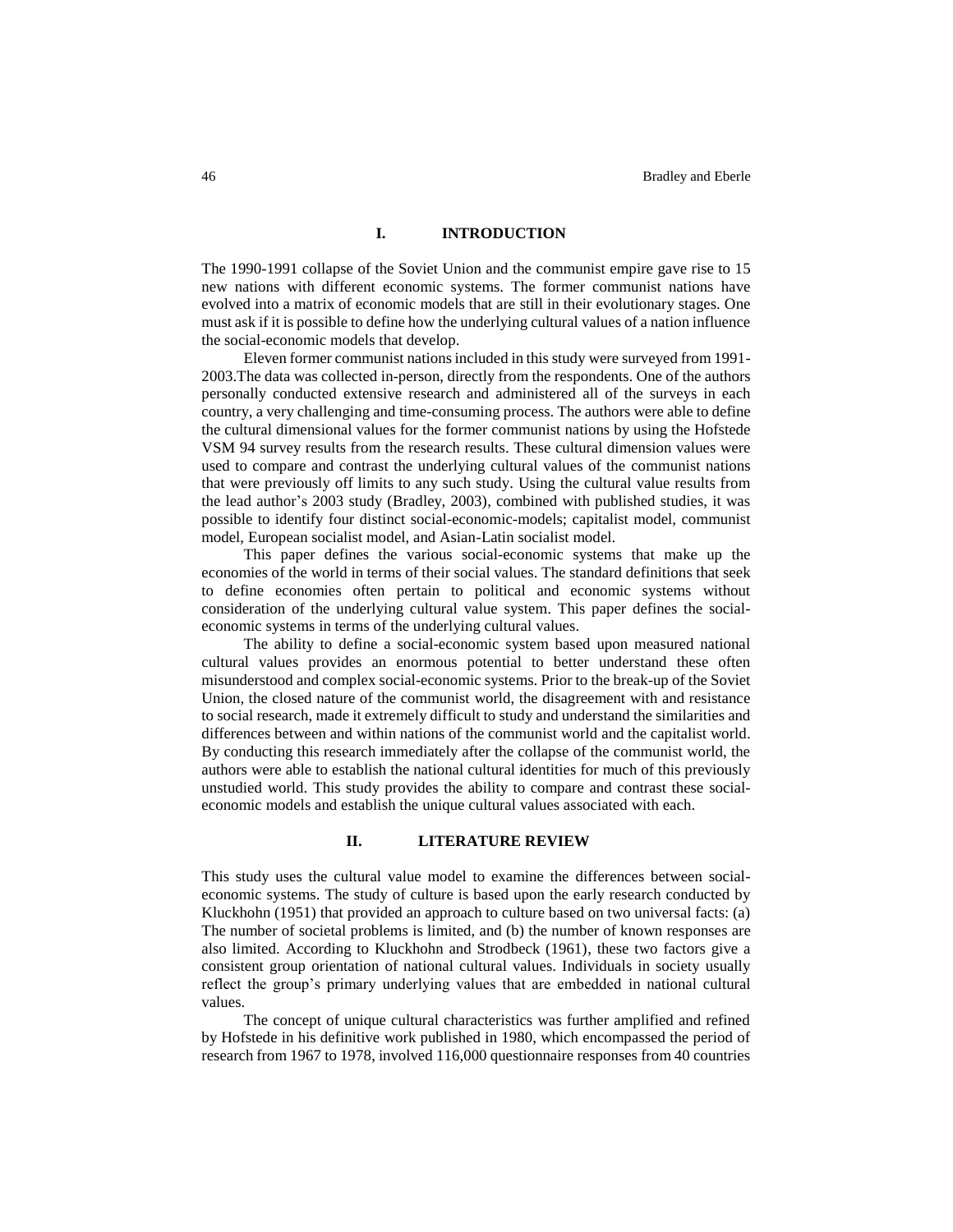(Hofstede, 1980). This work verified the efforts of previous researchers by identifying four cultural dimensions that varied across nations, with stable differences for each country. Determination of the nation's cultural values identifies a national identity. The national identity is used to identify group values and characteristics. According to Hofstede (1980), one can identify group values and group characteristics from the national identity just as the personality determines the identity of the individual. Hofstede identified these four factors as Individualism, Power Distance, Uncertainty Avoidance, and Masculinity. In 1987, the Chinese Culture Connection research project (Bond, 1987) added a fifth cultural dimension, Confucianism dynamism, which Hofstede later renamed as Long-Term Orientation. The following definitions are provided from Hofstede (1980) and Bond (1987):

1. Individualism (IND): "the relationship between individuals and collectives. Individualism pertains to societies in which ties between individuals are loose;"

2. Power Distance (PD): "the degree of inequality between people in society as viewed by the worker;"

3. Uncertainty Avoidance (UA): "degree to which members of the society feel threatened by unknown situations or (in)tolerance of ambiguity in society;"

4. Masculinity (MAS): "Pertains to societies in which social gender roles are clearly distinct." Division of the roles between genders; and

5. Long-Term Orientation (LTO): "the fostering of virtues oriented toward future rewards, in particular perseverance and thrift, while short-term orientation fosters virtues that are related to the past and present, in particular respect for tradition, preservation of face and fulfilling social obligations."

There are numerous definitions of culture. As described by Triandis (1994), "culture emerges in adaptive interactions, consists of shared elements, and is transmitted across time periods and generations." Because culture is complex, Triandis (1994) suggested that the best way is to use many different criteria to differentiate each cultural value from the other. First, it is necessary to establish a set of characteristics used to compare all national cultures. Second, selected measures for each characteristic must be established to compare national cultures and subcultures.

The first major research to establish national cultural characteristics was conducted by Hofstede (1980). Beginning with the study done by Morris (1956) concerning ways to live, there exists a host of research with high correlations to Hofstede's studies including; McClelland's (1961) work on the need for achievement and affiliation; Haire, Ghiselli, and Porter's (1966) study regarding the capacity for leadership and informational sharing; Cutright's (1968) study of occupational inheritance; the research on the openness/secrecy that exist in society by Bass and Franke (1972); and Kogut and Singh's (1988) study of the method of entry for foreign investment. They all have a high correlation with at least one of the cultural traits established by Hofstede.

According to Hofstede (1980), one definition or description of culture is, "the collective programming of the mind, which distinguishes the members of one human group from another." In Hofstede's (1980) analysis, he indicated that the methods that different groups use to deal with problems create the cultural patterns that evolve over time. Society's values are programmed into an individual's mind at a very early age. This programming is long lasting and is usually not in the conscious mind, but rather subliminal in nature and not always rational (Hofstede, 1980).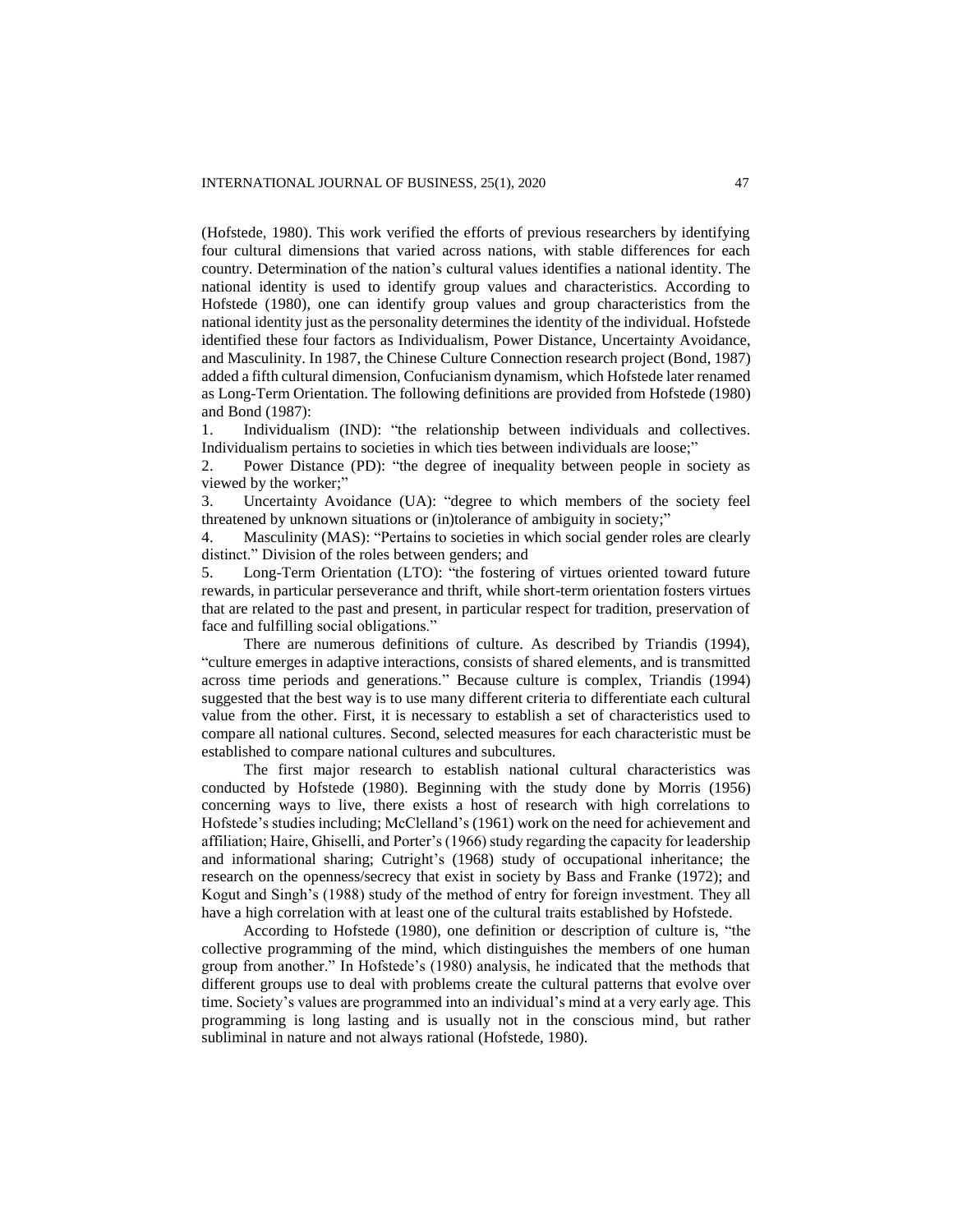An important question related to cultural values is their stability over time. Several studies in the literature have established persistent, consistent, and persevering cultural values and traits over generations (Hofstede, 2003; North, 1991, and 2005; Triandis, 1994; Voigtländer and Voth, 2012). One example of the consistency and perseverance of cultural values is found in migrant communities. Migrants to any country are immersed in that country. Migrants are continuously exposed to, inundated and surrounded by, different cultural values. However, they continually hold onto to their cultural values. Studies by Giuliano (2007; Fernandez and Fogli (2009); and Algan and Cahuc (2010) indicate that cultural values brought to the new country last for generations and that their descendants also maintain these values, even when they are inundated and surrounded by the new and different culture.

Hofstede (2003) discussed the value systems and their origins. According to Hofstede, cultural values have been institutionalized within society, establishing the longevity of these values. Once cultural values are a part of society, the institutionalization of these values further reinforces their existence as behavioral actions, thus creating the presence of national cultural values that are unique (Hofstede, 1980). This coincides with the Triandis (1994) view that culture can be transmitted across time periods and across generations. In Hofstede's view, cultural values occur due to natural factors. The natural factors lead to the development of institutions that support society's cultural traits and values. Family structures, schools, legal systems, economic systems, and political systems develop that support and reinforce the cultural values of society. Therefore, a society's cultural values lead to stability and consistency over time and embrace a long-time development that does not change quickly (Hofstede, 2003; North, 1991 and 2005; Triandis, 1994). The ability of cultural values to exist over time with little change is what Hofstede (1980) called the consequences of that culture. Hofstede indicated that society's cultural values change little, if any, over time because of the crystallized nature within the institutions of society. As Hofstede said, "culture is the crystallization of history in the minds, hearts, and hands of the present generation." That is, cultural values and cultural value dimensions are stubbornly persistent and constant over long periods of time. According to Triandis (1994), "culture emerges in adaptive interactions, culture consist of shared elements, and culture is transmitted across time periods and generations." The authors of the current study follow the Hofstede framework and the belief that cultural value dimensions are stable over time and therefore justifies the use of the combination of the authors' survey results (surveyed from 1991- 2003) and the database of Hofstede, Hofstede, and Minkov (2010).

According to Beugelsdijk, Kostova, Kunst, Spadafora, and van Essen (2018), a stable cultural distance exists in the experience of firms doing business internationally. More precisely, Beugelsdijk et al. (2018), concluded that culture may change, but that the differences in cultures change over time on "parallel trajectories," a conclusion also found by Inglehart and Baker (2000) and also by Beugelsdijk, Maseland, and van Hoorn (2015). The opposing view is that cultural value dimensions become outdated over time and therefore comparisons become invalid (Taras, Steel, and Kirkman, 2012). The findings by Beugelsdijk et al. (2015) indicate that even when there is cultural change as measured by Hofstede's cultural dimensions, the results remain valid over time. According to Beugelsdijk et al. (2015) relative cultural differences measured years ago serve as a good proxy for cultural differences today. Similarly, cultural distance measures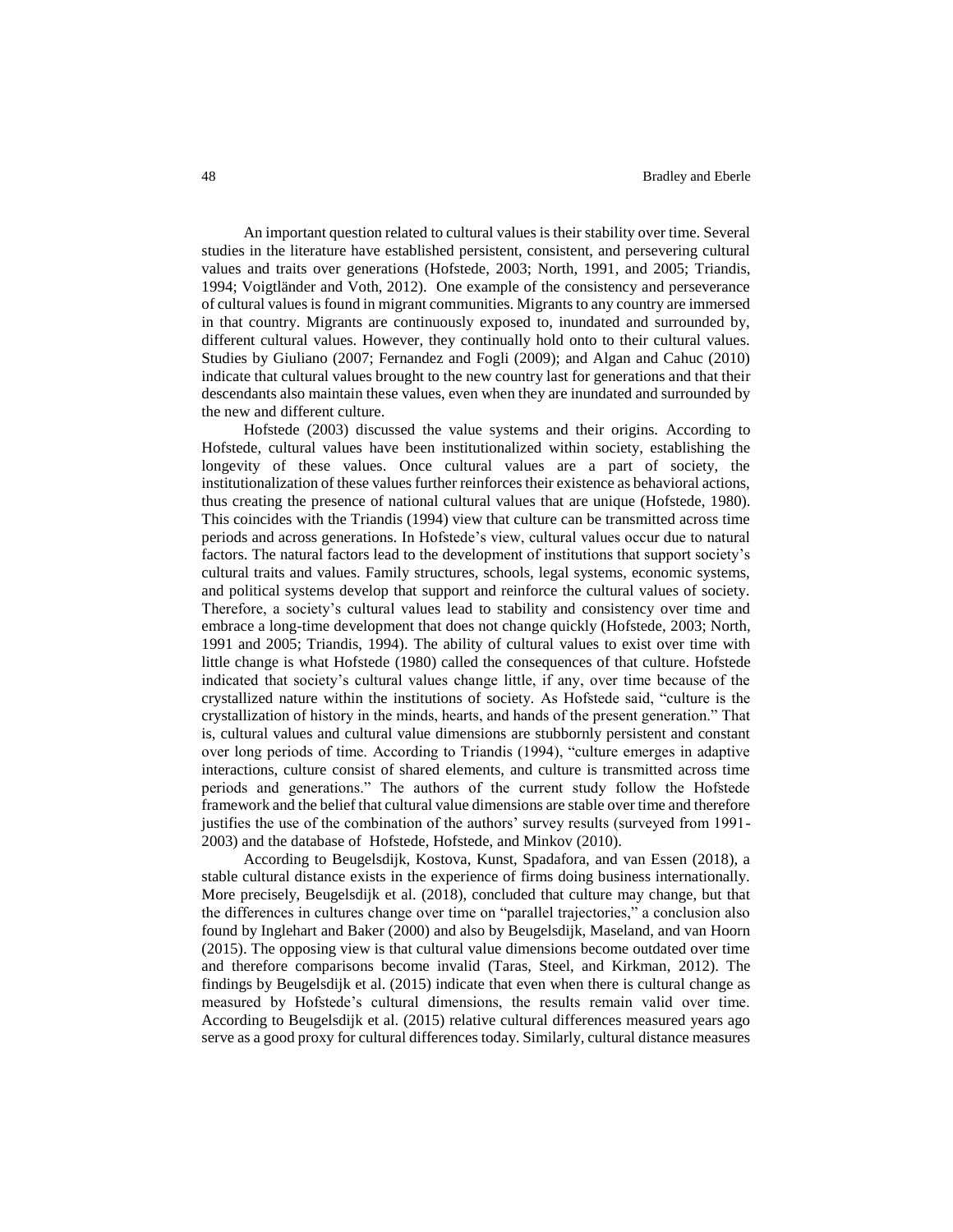based on surveys conducted in the 1960s and 1970s (Kogut and Singh, 1988) still provide a good overall indication for relative cultural distances today.

Additional support for the use of the use of the authors' survey results and the database of previous studies is Divergence theory. Divergence theory states that culture has a unique national characteristic and is stable over time. Divergence theory evolved from earlier empirical studies that indicated a divergence of cultures across countries (Abegglen, 1958; Bond, 1987; Hofstede, 1991; Hoppe, 1990; Kelley and Worthley, 1981; Laurent, 1983). Divergence theory argues that culture is such a strong influence upon institutional values that dynamic changes in the characteristics and values do not change over time. Stemming from the divergence theory of culture that creates unique cultural values within a society, national characteristics can be measured and compared across nations. Hoppe (1990) found that even when using a sample that included a wide range of occupations, the results did not vary significantly from those of Hofstede taken 20 years earlier using a homogeneous sample.

Some academic literature argues that cultural values change as society modernizes and develops into a global economic environment (Inglehart, 1990, and 1997; Nash, 1964). Clearly, change in society occurs, this is not in question, especially as a country changes from an industrial, production-oriented economy to a more technological developed and service oriented country (Inglehart and Baker, 2000). Beugelsdijk et al. (2015) find a lower power distance exists in many countries compared to previous studies, while Uncertainty Avoidance and Long-Term Orientation have not changed much but they find this change to be and absolute change and not a relative change meaning the differences between countries tends to be stable. The rapid economic development in Asia (especially China) may lead to some movement toward "Asian values", such as lower MAS and Higher LTO (Sheth, 2006). Combined with economic development, these processes may cause a narrowing of cultural differences. Though culture and cultural values may change, the differences in culture tend to persist Ralston (2008). Technological advancement may lead to more individualism but the differences in culture and cultural values still persist. What happens to cultural differences as change occurs? As stated by Hofstede (2003), "cultures change, but they change in formation." There has been rapid economic change in China. China today is much different than China twenty or thirty years ago. Yet, Chinese values have persisted for thousands of years, perhaps longer than any national or societal values, thus they are extremely difficult to change. There may be some individuals within Chinese society that will change rather quickly, but not society itself. Chinese society still maintains its traditional values. It is more likely that the level of individualism was already there, but those with this characteristic never acted upon it or revealed it (to do so would have put them at a great social disadvantage). The government, political leaders, and legal institutions in China still strongly reflect, and are committed to, Chinese traditional cultural values. The government's effort to create a social "credit" rating is evidence of this. The number of people who exhibit individualism more than before is increasing, but that does not mean the institutions will change because of this. The study by Sun and Ryder (2016) showed a general trend towards individualism in China, however, according to Sun and Ryder (2016) the increased level of individualism occurs with an extremely strong collectivist attitude. In a study of China by Zhang, Noels, Kulich, and Guan (2016), they found continued collectivism as an important cultural value at the same time they found a rise in individualism. Zeng and Greenfield (2015) used Google Books Ngram Viewer to study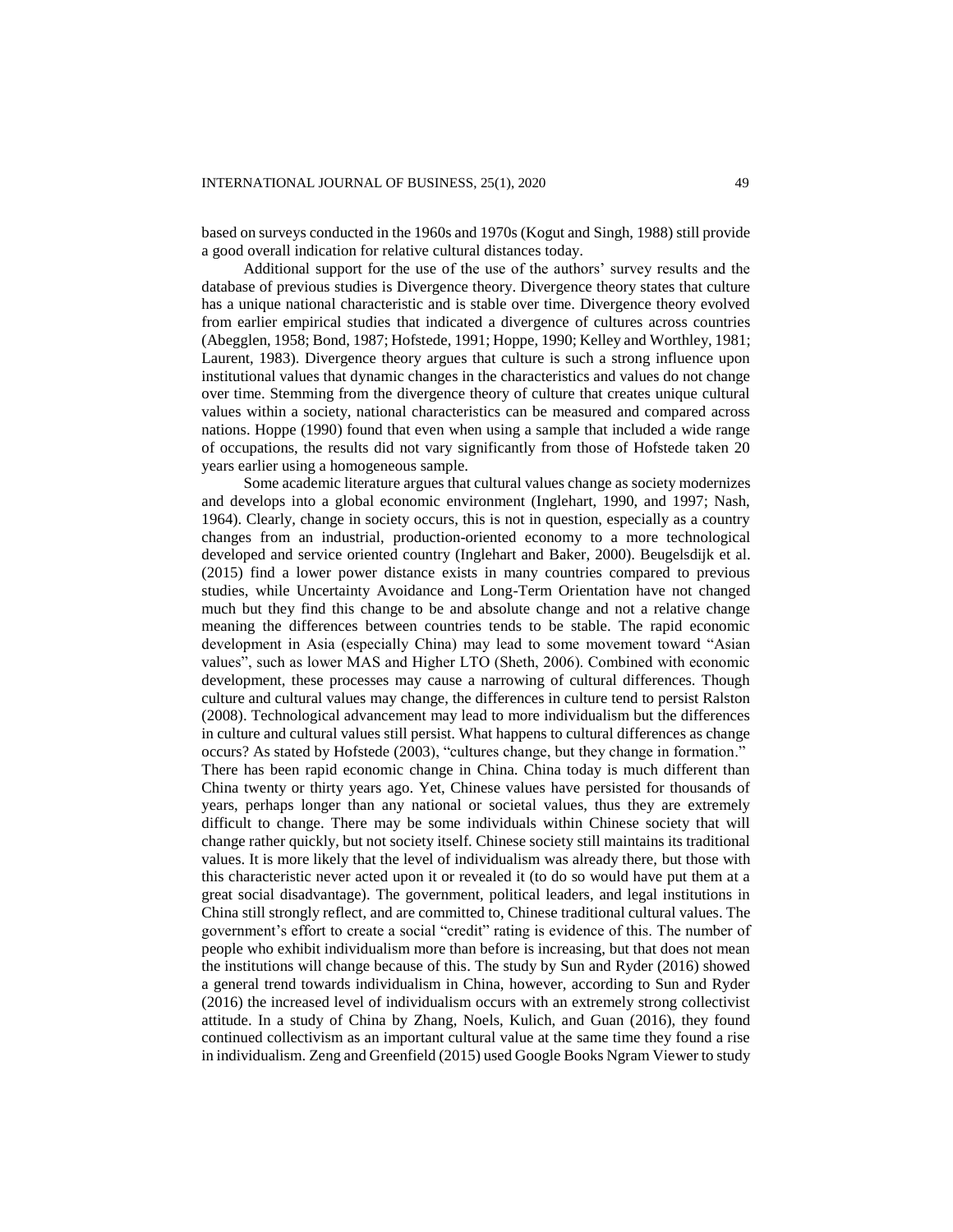China and found very similar results, where individualism increased, but they found that China still has extremely strong collectivism values.

The framework of Hofstede's research is useful for guiding research designs so as to utilize national cultures (Bourgoin, 1984; Gudykunst and Ting-Tommey, 1988; Kreacic and Marsh, 1986; Triandis, 1984). Hofstede's framework agrees with the model used to study both personality and sociocultural systems by the Inkeles and Levinson study conducted in 1961 (Hofstede, 1995). Before 1961, academic literature discussed three fundamental topics related to culture. The three fundamental topics related to culture included how people relate to authority, a person's view of self, and how people respond to or dealt with conflict (Inkeles and Levinson, 1961). Inkeles and Levinson (1961) also stated that analytical research should be found in adults universally while being functional for both the individual and the social system. Hofstede (1995) states, "five dimensions are derived from analysis of individual responses aggregated to the country level and therefore apply to societies not individuals." According to Hofstede, the application of cultural values to societies has, "yielded unexpected and even revolutionary insights" (Hofstede, 1995).

Hundreds of studies comparing from 5 to 39 countries identify significant correlation to one or more of Hofstede's cultural values (Hofstede 2003), an indication of the reliability of Hofstede's research. The evolution of utilizing culture as a variable has allowed for the study of cross-cultural research (Boyacigiller et al., 1995). This also has established the study of culture across nations by making generalizations that concern unique groups within societies by using the clustering approach of nationalities (Ronen and Shenkar, 1985).

In summary, various aspects of culture have been defined by a host of researchers using a common theme of culture as delineated by Hofstede and reinforced by Triandis (1994). It is this ability to establish cultural characteristics applied to national groupings and ultimately to subgroupings that permits the comparison of these homogeneous groups using Hofstede's national cultural values as the standard measurement tool. One of the main sub-groupings of any nation is the underlying economic model that is utilized within the society as a means of conducting the economic affairs of the nation.

The use of the term social-economic model is distinct from the commonly used term, economic model. Two nations can have very different social structures, yet both are similar in how they practice the economics of the business world. Compare any two Eastern European nations, Asian nations, or South American nations and one can quickly see this distinction. Capitalism in Japan is very different from England or Germany. Socialism in Sweden is very different than in Peru. It is increasingly necessary to define this economic world in more definite language. Today, the advent of several communist nations, such as China, Vietnam, and even Cuba, becoming much more capitalist in how they practice their business organizational model provides further evidence that both social and economic definitions must be used to understand this complexity.

Mund (1960) defined capitalism as "A commercial exchanging economy based upon private property in which productive activity is organized and conducted for profit." An underlying concept of capitalism identified by Mund (1960) is the basis upon which all forms of capitalism rest. According to Mund (1960), the framework of capitalism requires the presence of entrepreneurs that conduct most business activity within the society. How the government intervenes in the economy will certainly influence entrepreneurialism and for-profit economic activity. Taxes, regulations, fiscal policy,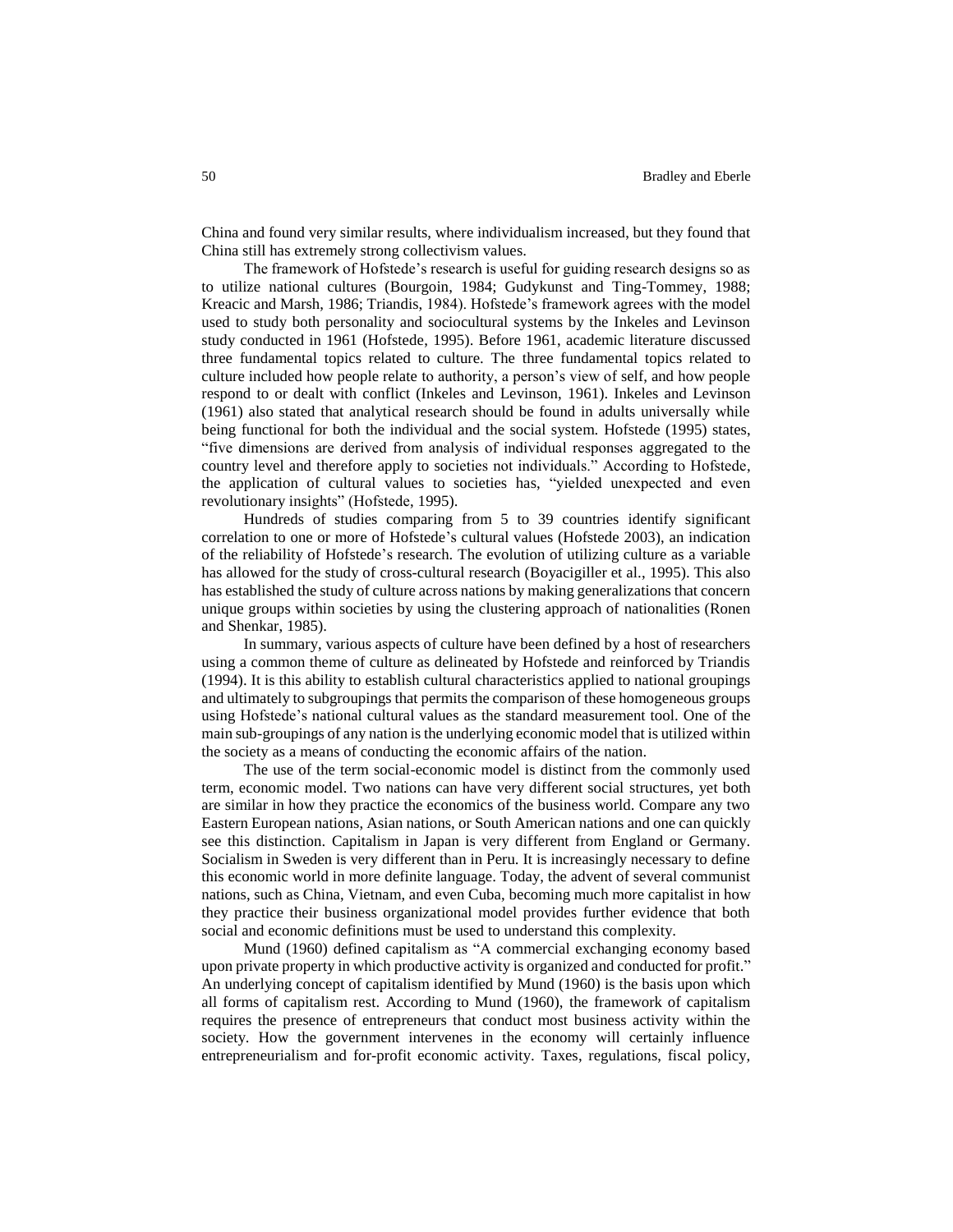monetary policy, and the degree of control over economic entities all are important factors that define a social-economic model. Several vital elements are needed for capitalism including: private ownership, property rights, freedom of choice, stable money supply, competition, and reliance upon markets. Recently, even some communist nations such as China, Vietnam, and Cuba are using many of the methods of capitalism while certainly not practicing the private property concept as Mund (1960) defined. Thus, the mixed economies of these nations should be considered still communist.

A broad definition of a socialist society would include, collective ownership and/or administration of the distribution of goods and services as well as the factors of production, emphasis on social justice, and an equalitarian society (Newman, 2005). To correctly define socialism in the reality of today's world, it must be understood that socialist nations utilize markets as the basic underlying economic system. However, these nations use national economic policy and national social policy to determine the course of their respective societies and to redistribute income to help those in need. Thus, socialism can be thought of as the combination of entrepreneurial capitalism in the context of a national social program using taxation and national ownership of resources for a national goal without regard for any political system, but with a very large role of government. This definition establishes a format under which nations that are democratic can also be socialist.

It is possible to define communism as having two qualities, government managed distribution and government ownership of the means of production (Resnich and Wolf, 2013). Furthermore, central planning is a prominent feature of communism (Peng, 2000). In the Soviet Union it was sometimes called state capitalism in which the government controlled everything and received the economic benefits from the surplus value created. Other nations adopted a similar model either by force or by agreement. This created the communist block of nations that at one time was virtually half of the world's production. Usually, these nations had dictatorial political systems.

Distinguished from the communist social-economic model is the socialist model. The socialist model is certainly different from the communist model and the capitalist model, yet in many ways the socialist model is a combination of both communism and capitalism. While there is government control of various resources and production, the nation also has an active entrepreneurial class of small and larger companies. The focus is to combine both public and private production with the goal of equal distribution of income and standard of living. One must be careful to think of socialism not as a political model, or communism, but rather as defining a social-economic model by how it practices economics inside of its political system. Socialist nations can be democratic, especially in the European nations.

As nations in the world adopted communism, China, Cuba, and various African nations, many forms emerged, but all had government ownership of virtually all means of production. Several extremely important differences between socialism and communism include entrepreneurialism within the society, government ownership levels of companies, national income policy, and the level of control within the society. Some socialist nations have democratic political institutions, while communist nations adopted authoritarian rule. No nation has adopted communism under a democratic government, which allows a distinction to be made between nations that are socialist and those that are democratic. In this study, that distinction will define those nations that are socialist and those that are communist.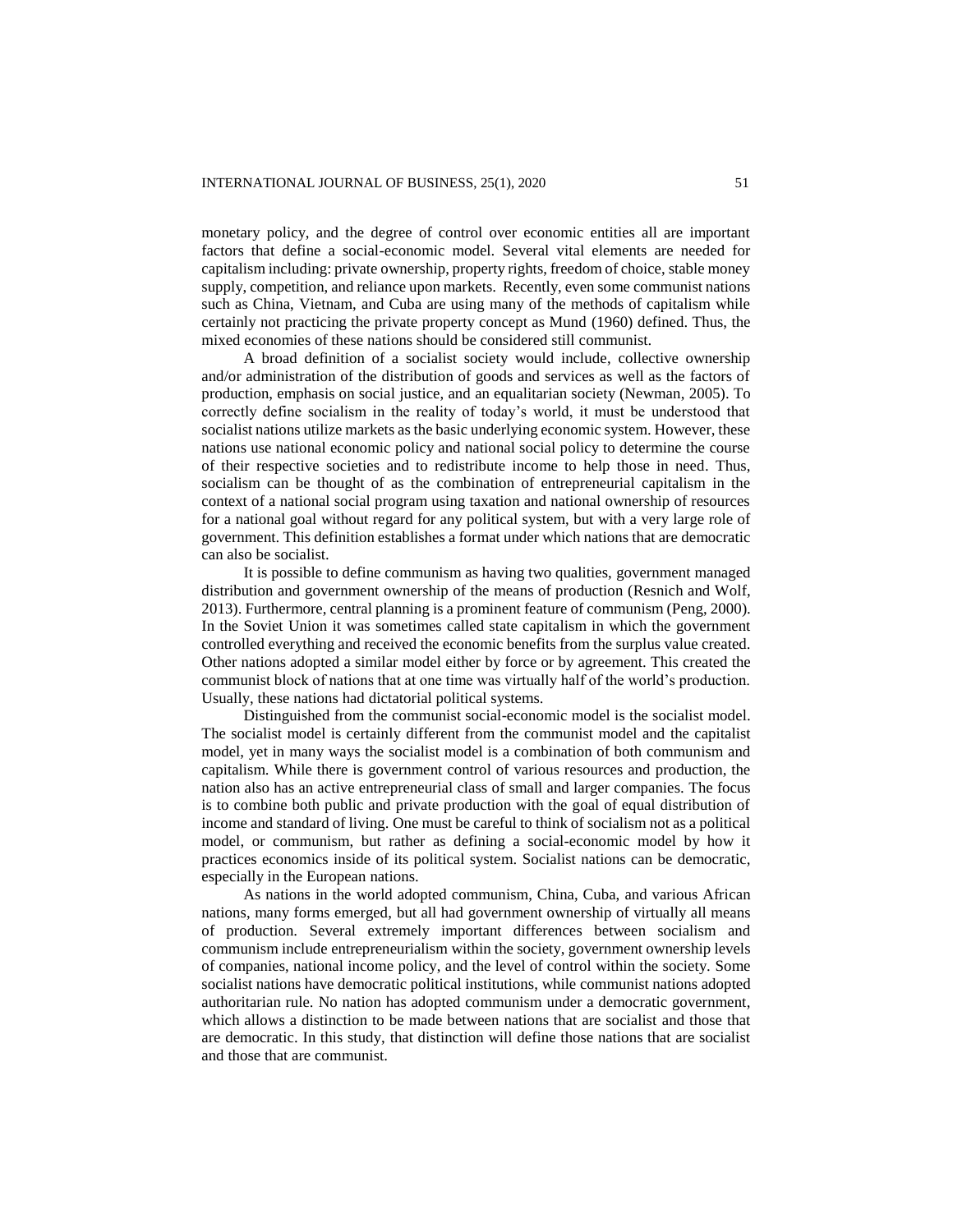While studies have sought to examine the economic models of capitalism, socialism, and communism, none have created a social-economic cultural model that examines the underlying cultural values of these nations. By defining nations as fitting a unique social-economic model, it is possible to examine the cultural values for each such model and determine unique cultural traits. These unique cultural traits and values will then define that model.

With the demise of the USSR and the subsequent collapse of most of the communist economic world, it is important to examine the underlying values and philosophy of the world's major social-economic models. In light of the difficulty to conduct social research in the former communist nations, the authors were able complete this research and use the results to define the cultural dimensional values of the former communist nations. This study used the cultural values to compare and contrast each nation and identified four distinct social-economic models, capitalism, communism European socialism, and Asian-Latin socialism.

The ability to define a social-economic system based upon measured cultural values holds an enormous potential for better understanding of these often-misunderstood societies. This study will provide the ability to compare and contrast these socialeconomic models.

# **III. THE RESEARCH PROJECT**

The research was conducted in two parts. The first part consisted of the authors' study of the former communist nations that was conducted from 1991-2003. The second part of the study was to compare the results to published studies that have established the cultural dimensional values of most of the world's nations (Hofstede, 2003; Bradley, 2003; Hofstede and Bond, 1988), the combination of the authors' survey results and the database of previous studies provided the authors with a worldwide social-economic cultural value measure. The cultural value measure for each nation was then organized into four social-economic categories. These four social-economic models were then compared as to their cultural values. The social-economic systems were defined and sorted into the appropriate category. These groupings were examined for both similarities and differences in cultural value scores so as to define the social-economic model in cultural value terms.

There are three basic research questions for this study. The first research question is: Are there unique cultural values that define the social-economic systems; the second research question is: What are the cultural values that define each social-economic model; and the third research question is: Do the Asian nations will have similar cultural values to the Latin nations.

Once the cultural values from the authors' study were completed and tabulated, then the authors organized the nations into their respective social-economic category. The former communist nations were placed into one category and the capitalist nations were placed in another. This left a host of nations that fit a different model. These nations for the most part could be called socialist nations. This grouping was then placed as to geography. This provided the following categories that were used to examine their cultural values: (1) capitalist nations, (2) communist nations, (3) socialist nations, (4) European socialist nations, (5) Asian socialist nations, and (6) Latin-American socialist nations.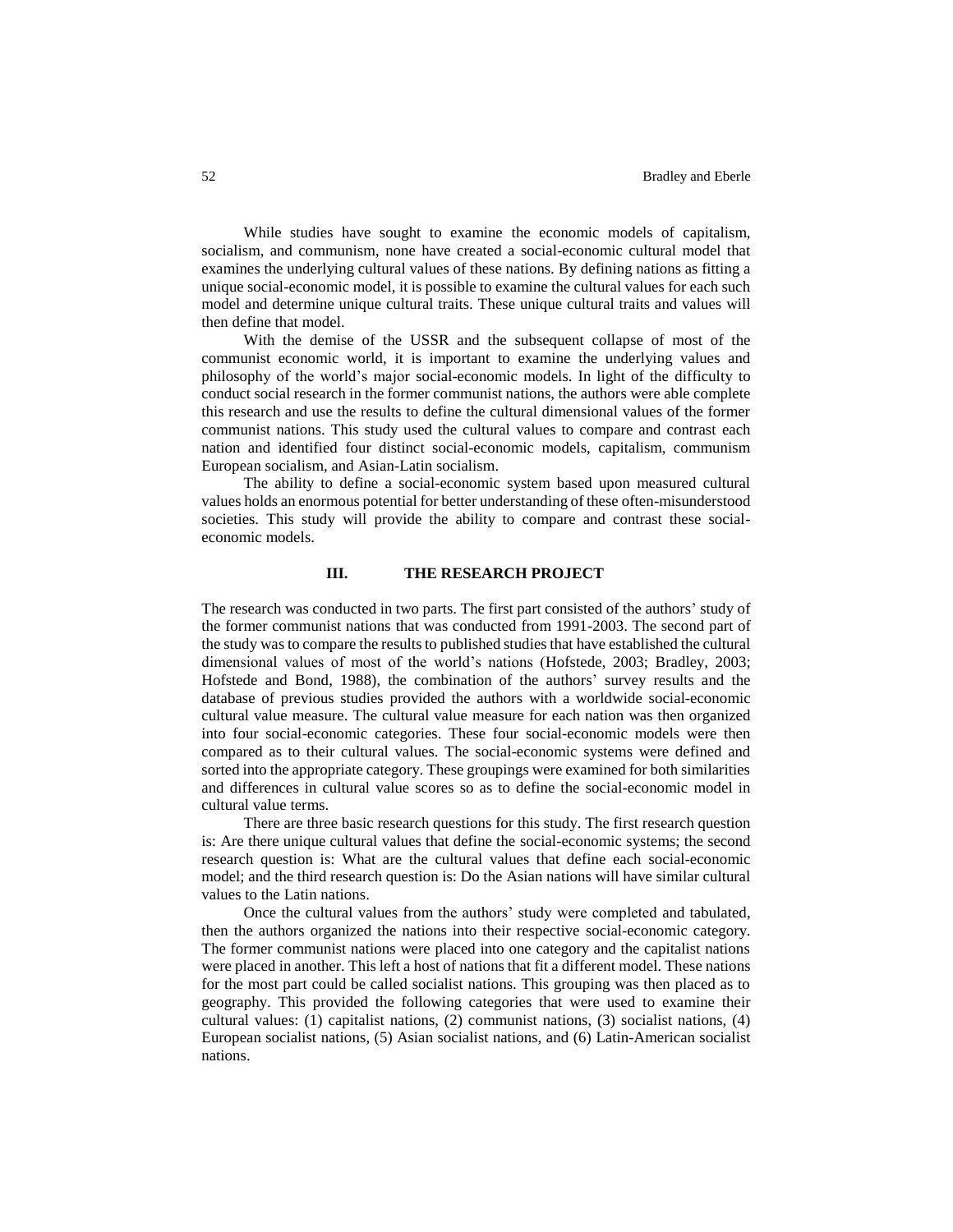From these six groupings, their national cultural values were compared to determine what, if any, significant differences were found. The Asian and Latin-American nations were combined into one group for the authors' study and are referred to as the Asian-Latin socialist model.

The discussion of the results takes place in two parts. The first part discusses each economic model and associated cultural values. By grouping the mean results, one can identify each of the social-economic model's general characteristics. Once this is examined, then an examination of the similarities and differences between the models follows.

The support for the research questions are significant in that these social-economic models break down into distinct cultural values. The overall thesis of the paper, that social-economic models have unique cultural values, are very evident from the results. That there is such overwhelming agreement for the thesis is perhaps surprising, yet very interesting.

The separation between the two socialist oriented groupings (the Asian-Latin socialist and the European socialist) clearly illustrates that there are unique characteristics for each group. Additionally, the communist model has unique characteristics different from all the other models. Former communist nation dictators imposed their will with absolute power. However, the cultural values of these nations supported much of the agenda that was contained in the communist philosophy.

# **IV. THE SOCIAL-ECONOMIC MODELS**

The first social-economic model studied is the capitalist model. Capitalism is found in many Western nations with various other nations adopting some form of capitalism consistent with their own underlying cultural values. The second model is the communist model that is now found in China, Cuba, Vietnam, and North Korea but also in the recent past in Eastern Europe and the former Soviet Union. Certainly, China has developed a new economic model that is a combination of capitalism and communism that is very different from the past models of communism yet retains much of the communist philosophy. Because government control remains pervasive and ownership retained by the government for most large enterprises, China is still considered communist in nature.

The third model is the socialist model. The underlying cultural value of socialism is an orientation toward equality in society and that government's responsibility is to provide for its citizens a host of entitlements. However, many nations have modified this model into a social orientation for their governmental philosophy, thus creating various socialist style nations.

This study examines the real differences and similarities between each economic and social model. In this paper, the concepts of capitalism, communism, and socialism will be used as to their cultural characteristics inherent in the philosophy that each model is seeking to create.

Though a number of nations have a consumer society that many would define as capitalist, simply having a consumer society is not the main criterion that determines the social-economic category. The influence of the social aspects of governmental influence is the overriding factor in deciding if a nation is capitalist or socialist. Japan, Germany, and Canada are examples of nations that could be placed in both categories.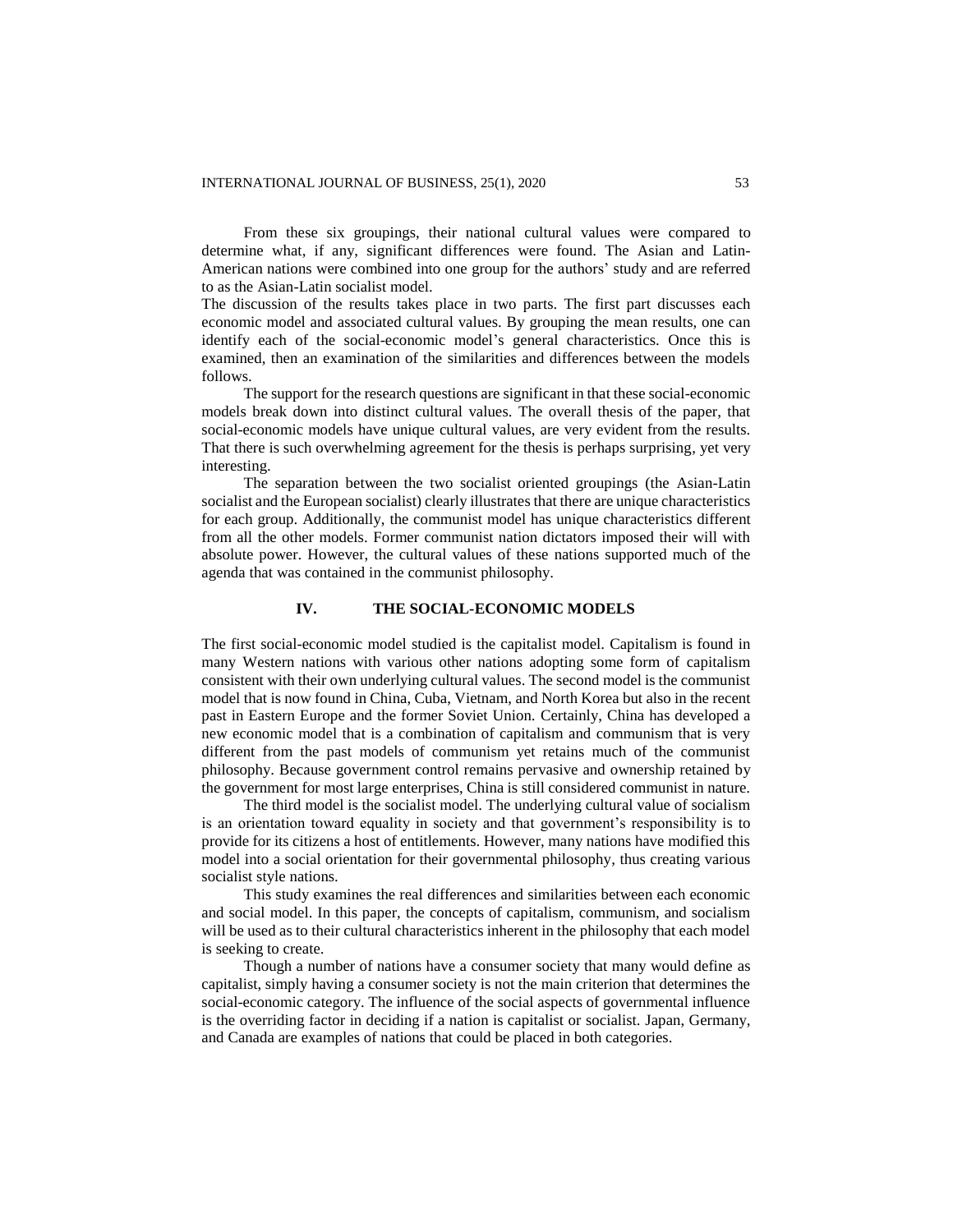The fourth model is a variant of socialism called the European socialist model and is found in Scandinavian and European countries such as, Denmark, Sweden, France, Belgium, and the Netherlands. The fifth social-economic model is the Asian socialist model and includes Asian nations such as Japan, South Korea, Malaysia, Singapore, India, the developing countries of Africa, and the various Middle Eastern nations. The sixth model is the Latin-American socialist model that includes countries such as Venezuela, Costa Rica, El Salvador, and Mexico. However, for this study, the Asian and Latin-American nations were combined into one group and are referred to as the Asian-Latin socialist model.

The authors' social-economic model is shown in Figure 1 and Figure 2. The authors' model explains the cultural values and how societies cultural values determine the social-economic system that develops, and therefore government policies, regulations, taxes, social services, and distribution of income.



**Figure 1** Cultural value model

Societies with high Individualism, low Power Distance, low Uncertainty Avoidance, high Masculinity, and low Long-Term Orientation have all the cultural values and characteristics that strongly support capitalism. This combination of cultural values results in a large number of entrepreneurs and risk takers, with a focus on business, creating a social-economic system with minimal government, with few social benefits and emphasis on individual liberty.

Societies with high IND, low PD, moderate UA, low MAS, and low LTO have the individualism needed for capitalism, but the moderate UA and low MAS score results in a combination of cultural values that would encourage more government involvement to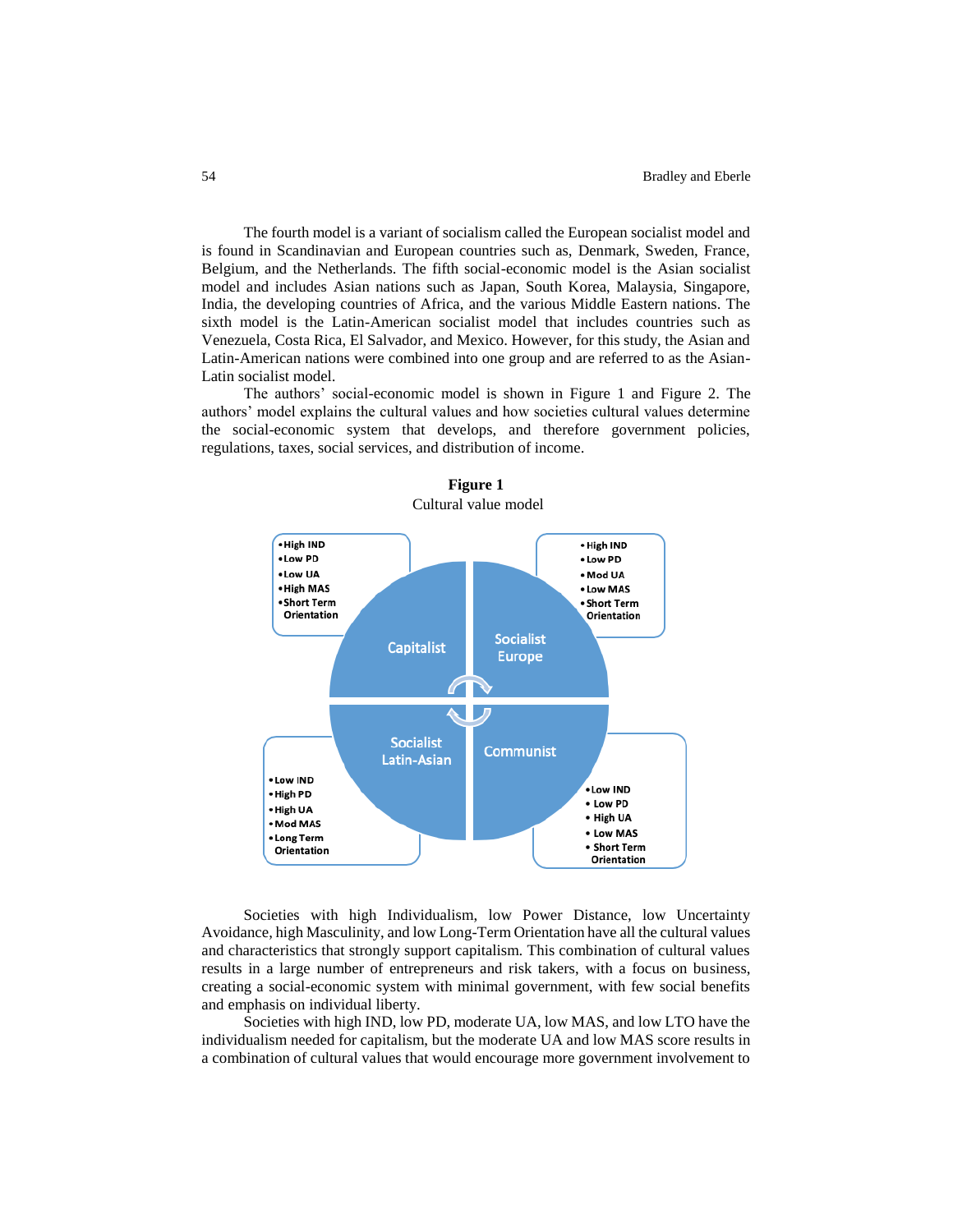provide programs to address the moderate UA and low MAS values. In this model, there is an extensive market system, combined with extensive redistribution of income through social programs. This combination of cultural values is the European socialism mode

Societies with low IND, high PD, high UA, moderate MAS, and high LTO have the cultural values and characteristics that strongly support socialism. This combination of cultural values results in a large government presence, providing many government services, high taxes, an extensive number of regulations, with relatively few entrepreneurs and relatively few risk takers. This is the Asian-Latin socialist model. Societies with low Individualism, low Power Distance, high Uncertainty Avoidance, low Masculinity, and low Long-Term Orientation have the cultural values and characteristics that support communism. With this combination of cultural values, government control is pervasive throughout society, ownership of the factors of production are retained in the government's hands, and there is complete government control of resources. The government is there take care of its citizens and to provide all social services to the people.

## **A. Capitalism**

From Table 1, the mean values for the cultural orientation for capitalist nations are; IND  $= 64$ , PD  $= 43$ , UA  $= 57$ , MAS  $= 57$ , and LTO  $= 40$ . The cultural values from these nations indicate a slightly weaker form of capitalism with a high level of IND, moderate level of PD, moderate level of UA, moderate level of MAS, and Low LTO. The strongest support for capitalism has high IND, low PD, low UA, high MAS, and low LTO have all the cultural values and characteristics that strongly support capitalism.

#### **1. Individualism in Capitalist Nations**

From Table 1, the results show that Individualism among all capitalist nations, except Hong Kong, Thailand (both Asians nations that are collectivist in nature) and Turkey (an Islamic nation that is typically collectivist) are the highest in the world. The mean IND value without those 3 nations is 74 and including these nations is 64, both values are far above the world average. The level of individualism is extremely high for capitalist nations.

For capitalism to thrive, capitalist nations require the initiative, creativity, and risk taking by individuals. Without the high level of individualism, it would be more difficult for capitalism to succeed. The individualist cultural value aspect is critical for capitalism to be successful. A high IND value is expected in capitalist countries. Any nation that displays, demonstrates, or exhibits this individualist characteristic would likely be capitalist in orientation as well. One would expect very little collective effort from an individualist society, but rather the desire to support as much individual effort as possible. Capitalist nations tend to be much more interested in policies that allow an individual to care for their own personal needs and usually support policies that minimize assistance for those who do not work hard or do not take personal responsibility for their unfortunate or unproductive situation.

The capitalist system cultural value emphasis is on individual achievement, limited government, personal liberty, and freedom. The cultural values of the capitalist system ensue a high level of individual risk taking and entrepreneurial activity.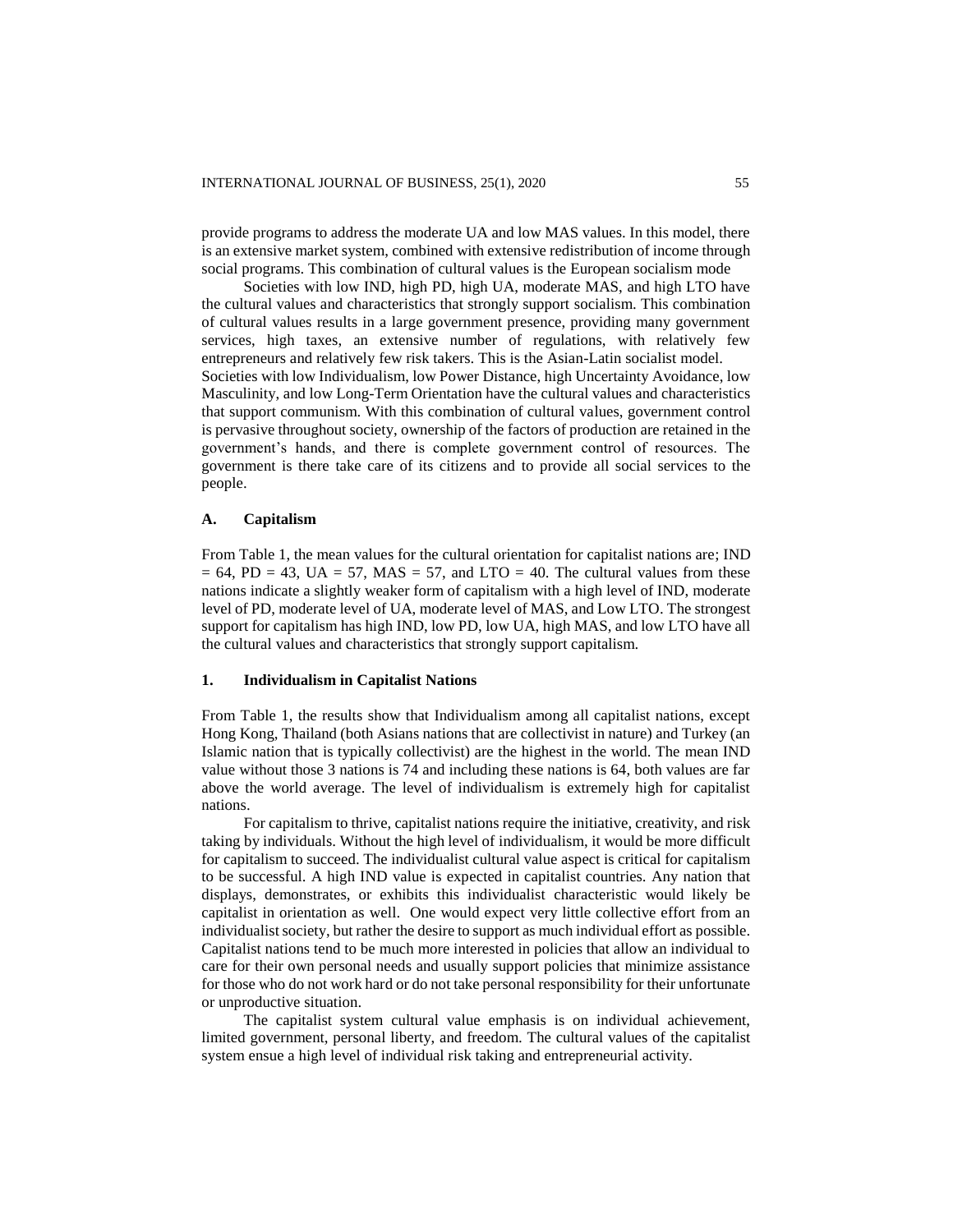## **2. Power Distance in Capitalist Nations**

The cultural value scores for Power Distance (see Table 1) indicates few patterns, as there is a group with high values, a group with middle values, and a group with low values. Thus, it would appear that Power Distance among capitalist nations is not consistent toward either a high or a low value for the nations studied. A low Power Distance in society would be the most supportive of capitalism.

Power Distance is how the worker views their position in relationship to management. Capitalism is present in all geographic areas of the world which may be one of the factors influencing the scores being so varied. Numerous cultural factors influence Power Distance. Religion, education level, the role of women in society, the disparity between rich and poor, historical business evolution, and the length of time a democratic government has existed are all factors that influence Power Distance. These influences are operating on all economic models, but they have a different impact in each country in determining the Power Distance value. The USA and the European nations are all in the middle of the capitalist nation's scores. The Asian sector is in the high range with the low range containing nations with a strong religious influence.

# **3. Uncertainty Avoidance in Capitalist Nations**

The UA score (see Table 1) for the capitalist nations were moderate in value indicating that the society is not fearful of uncertainty, yet at the same time, faces a somewhat uncertain future due to the strong individualistic orientation. The nations were consistent in this value with only Britain, Ireland, and Hong Kong having a low value. It is interesting that Hong Kong would have such a low value while China would have the highest value. This is certainly an indication that there are real differences between the two cultures. The influence of Britain upon Hong Kong can perhaps be seen in this low UA value. A low Uncertainty Avoidance score is the most supportive of a capitalist system.

# **4. Long-Term Orientation in Capitalist Nations**

The least studied of Hofstede's cultural dimensions is the Long-Term Orientation. Because the scores are not available for many nations, it is difficult to compare and contrast the various nations. Over time as other countries are studied, this can be better analyzed. The Long-Term Orientation values for capitalist nations in Table 1 show low scores for most of the capitalist nations except for the very high level of 96 in Hong Kong. It indicates that Hong Kong has an extremely long-term outlook as one of its cultural values. The other capitalist nations are not nearly as long term oriented as Hong Kong. The only other capitalist nation that has a score above 50 is Thailand. High levels of LTO are typical for Asian cultures.

# **5. Capitalist Values Summary**

The presence of individual effort, individualism, and an individualist mindset is certainly a basic characteristic of entrepreneurs and one of the main tenants of capitalism. This would indicate a high IND value, as shown in the results from this study. Capitalism and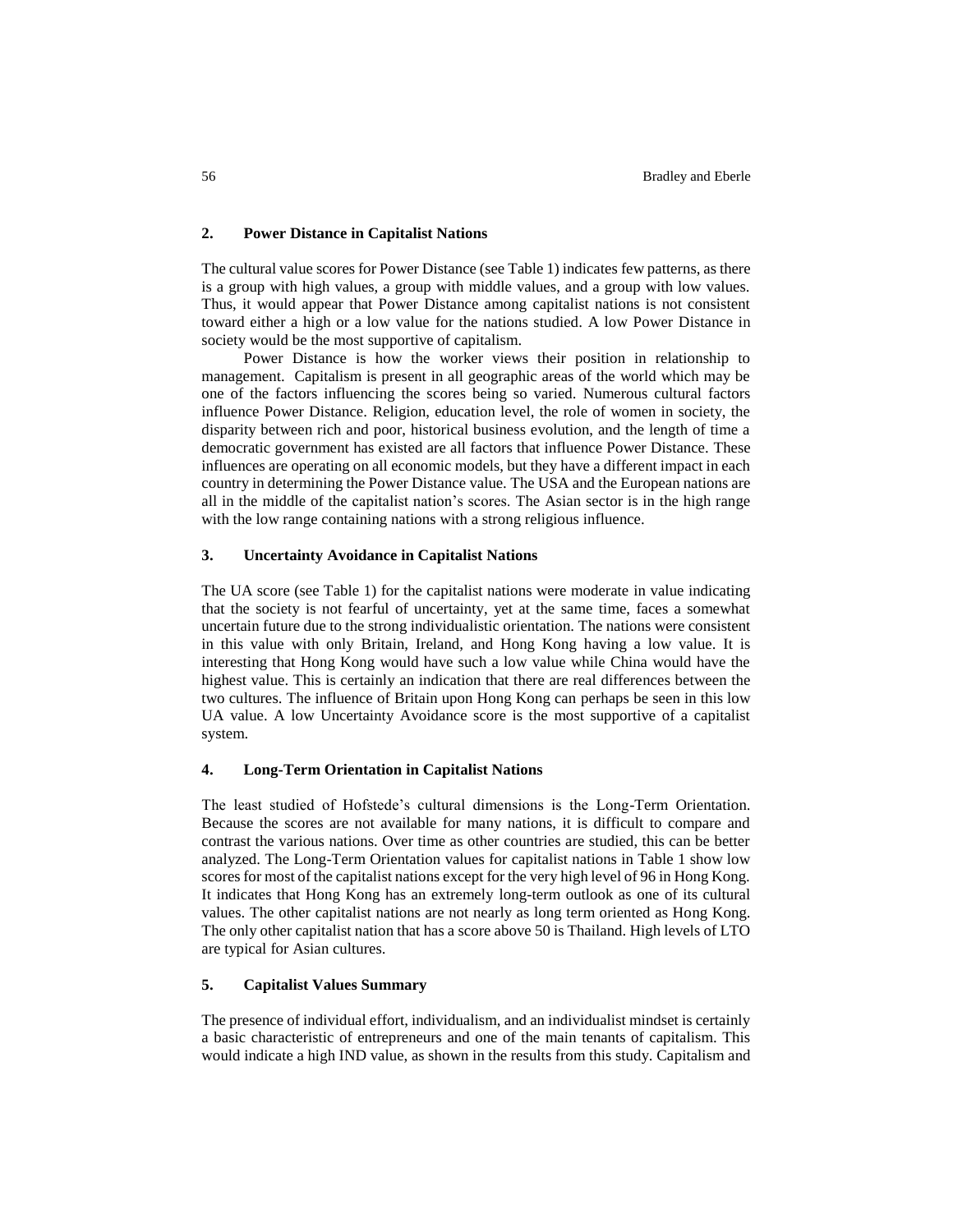individualism would tend to foster a moderate to high MAS value that places an aggressive work-oriented society in the forefront. One could also see the capitalist nations having a low to moderate PD value. A moderate PD score was found from the authors' research. Also, the time orientation of a person's effort in society would be much shorter, since a capitalist system emphasizes a results-oriented society, and therefore, should have a shorter time horizon than a society that allows for a slow longer-term effort being acceptable. This would provide capitalism with a short or moderate LTO, for most capitalist countries, as can be seen in Table 1. Because the individual is responsible for their own well-being, capitalist societies would appear to foster a moderate to low UA as there is little certainty as to what the future will hold. However, that future is also in each individual's own hands, thus perhaps fostering a moderate rather than a low uncertainty.

## **B. Communism**

The communist survey results for each nation are shown in Table 1. From Table 1, the mean values for the cultural orientation for communist nations are;  $IND = 35$ ,  $PD = 44$ ,  $UA = 77$ ,  $MAS = 37$ , and  $LTO = 45$ . Societies with low IND, low PD, high UA, low MAS, and low LTO have the cultural values and characteristics that support communism.

| Cultural dimensional values for the live groupings |     |              |     |                              |            |                |     |    |    |     |            |
|----------------------------------------------------|-----|--------------|-----|------------------------------|------------|----------------|-----|----|----|-----|------------|
| <b>Communist Cultural Values</b>                   |     |              |     | Capitalist** Cultural Values |            |                |     |    |    |     |            |
| Country                                            | IND | PD           | UA  | MAS                          | <b>LTO</b> | Country        | IND | PD | UA | MAS | <b>LTO</b> |
| Armenia <sup>*</sup>                               | 18  | 13           | 90  | 34                           | 18         | Australia      | 90  | 38 | 51 | 61  | 31         |
| Bulgaria*                                          | 49  | 13           | 101 | 46                           | 49         | <b>Britain</b> | 89  | 35 | 35 | 66  | 25         |
| China**                                            | 15  | 80           | 64  | 50                           | 114        | Canada         | 80  | 39 | 48 | 52  | 23         |
| Croatia**                                          | 33  | 73           | 80  | 40                           |            | Germany        | 67  | 35 | 65 | 66  | 31         |
| Czech*                                             | 41  | 47           | 64  | 50                           | 34         | Hong Kong      | 25  | 68 | 29 | 57  | 96         |
| Estonia**                                          | 60  | 40           | 60  | 30                           |            | Ireland        | 70  | 28 | 35 | 68  |            |
| Hungary**                                          | 80  | 46           | 82  | 88                           | 96         | Israel         | 54  | 13 | 81 | 47  |            |
| Kyrgyzstan*                                        | 29  | 19           | 75  | 14                           | 35         | Italy          | 76  | 50 | 75 | 70  |            |
| Latvia*                                            | 23  | 25           | 99  | 26                           | 16         | N. Zealand     | 79  | 22 | 49 | 58  | 30         |
| Lithuania*                                         | 8   | 30           | 94  | 8                            | 23         | S. Africa      | 65  | 49 | 49 | 63  |            |
| Poland*                                            | 23  | $\mathbf{1}$ | 55  | 27                           | 22         | Spain          | 51  | 57 | 86 | 42  |            |
| Romania*                                           | 49  | 33           | 73  | 24                           | 28         | Thailand       | 20  | 64 | 64 | 34  | 56         |
| Russia*                                            | 31  | 40           | 102 | 6                            | 36         | Turkey         | 37  | 66 | 85 | 45  |            |
| Serbia**                                           | 25  | 86           | 92  | 43                           |            | <b>USA</b>     | 91  | 40 | 46 | 62  | 29         |
| Slovakia**                                         | 52  | 104          | 51  | 110                          | 38         | Means          | 64  | 43 | 57 | 57  | 40         |
| Slovenia**                                         | 27  | 71           | 88  | 19                           |            |                |     |    |    |     |            |
| Ukraine*                                           | 27  | 48           | 93  | $\boldsymbol{0}$             | 50         |                |     |    |    |     |            |
| Uzbekistan*                                        | 59  | 3            | 79  | 56                           | 38         |                |     |    |    |     |            |
| Vietnam**                                          | 20  | 70           | 30  | 40                           | 80         |                |     |    |    |     |            |
| Means                                              | 35  | 44           | 77  | 37                           | 45         |                |     |    |    |     |            |

**Table 1**  $C<sub>u</sub>$  Cultural dimensional values for the fiv

\* Cultural value results from study (1991-2003) done by the authors

\*\* sourced from Hofstede, Hofstede, and Minkov (2010).

The former communist nations study was conducted over a period from 1991- 2003. Several studies have produced various cultural values for various groups in Russia, Poland and the Czech Republic, but few have been completed in the other nations. In addition, the factories used in the authors' research study were all very similar in their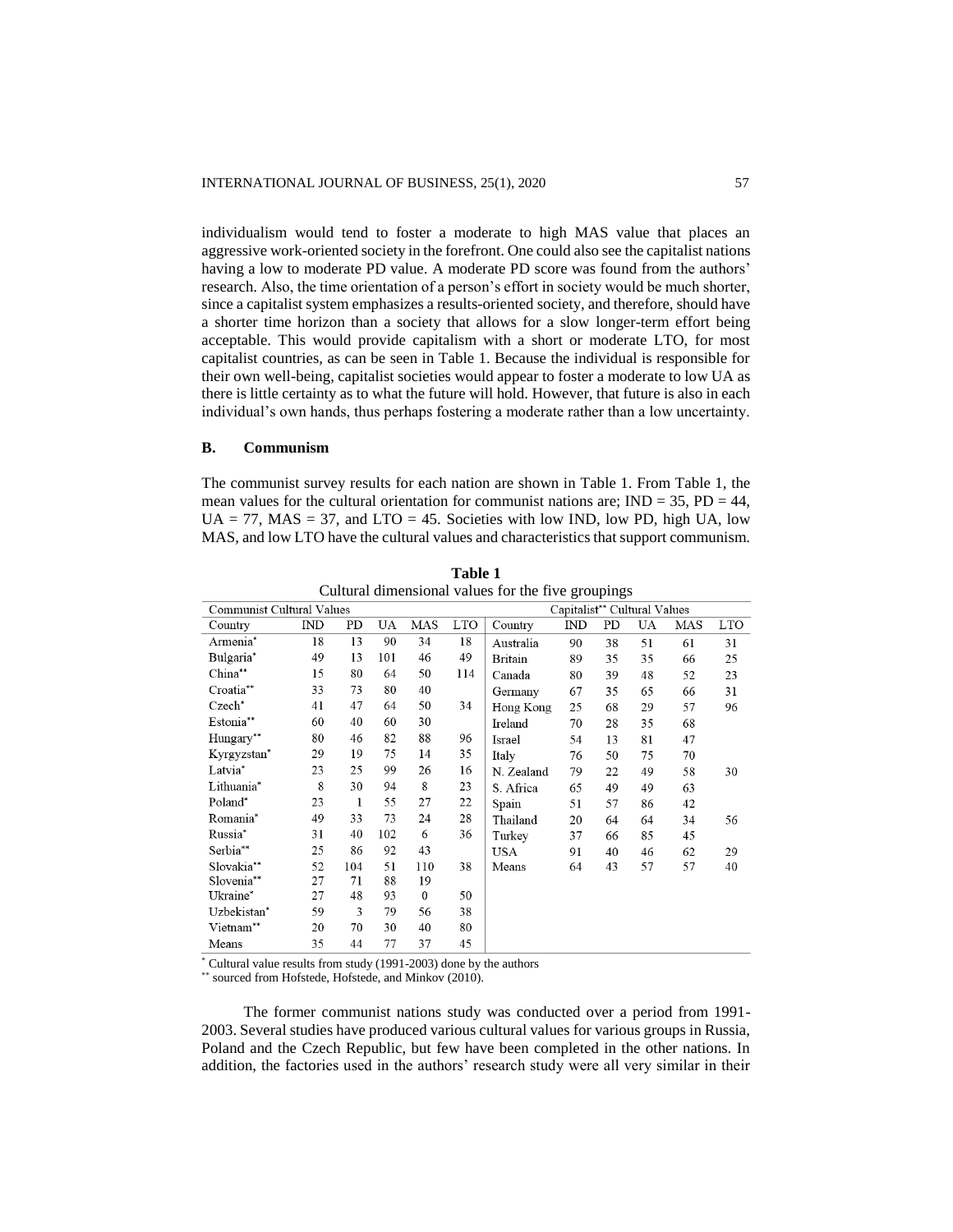production processes. The use of similar factories throughout the study generated sample survey results appropriate for making comparisons, both between these nations, and those of other nations. In most of the replications of Hofstede's original survey across 52 countries, the results have been similar even when using different sample groups, thus supporting the theory that culture is the institutionalization of held values within a society, and with a large enough sample, results will have similar scores. However, for all studies Hofstede suggested a homogeneous sample, which this study obtained by using similar factories.

The communist ideology, as practiced by most communist nations, proclaimed that they were a socialist ideology trying to become a communist nation. Under communism, the government had total ownership of all goods and services. Theoretically, a communist nation provided lifetime services for everyone within the society on an equal basis. This ideology is different from the socialist nations. In communism, all the means of production were owned by the government. There was no real private property ownership and little, if any, private business efforts were allowed. Under socialism there is private ownership of property, production facilities, and individual business efforts with vast, intrusive government control, but private business is allowed and encouraged. Pure communism would be a nation without any private ownership of any tangible items, while pure socialism would have government control through taxation and regulation but would not own directly every company. However, many socialist nations have government and private ownership together usually with the government maintaining majority control.

The nations studied in the authors' research project included 12 out of the 20 present and former communist nations. China was surveyed by Bond in 1990 and can also be included in the communist nations. The sample included nations from Europe, the Caucasus, and Central Asia providing a wide-ranging geographic study. The diversity of nations included in this study is certainly large enough to provide a sufficient overview of the communist world.

## **1. Individualism in Communist Nations**

The communist philosophy made the government the preeminent entity in the nation. The individual was to serve the state and in turn, the government would provide everything the individual needed to survive in life. That was the goal of the communist philosophy. One would expect that the nations that adopted the communist philosophy would have a low Individualism score. The study confirms this with a mean value of 35, ranking very low among all nations in the world for this dimension. The Individualism value ranged from a high of 59 for Uzbekistan that places it in the upper middle range among nations, to a low of 8 for Lithuania which is among the lowest of all nations. Only Uzbekistan and Romania score in the middle range with all other communist nations scoring very low on this dimension.

# **2. Power distance in Communist Nations**

Under communism there was a dichotomy within society between the total control at the top by the central authorities and the local levels where the micro-communist world was very different. Central authority provided the dictates to the local authorities, but the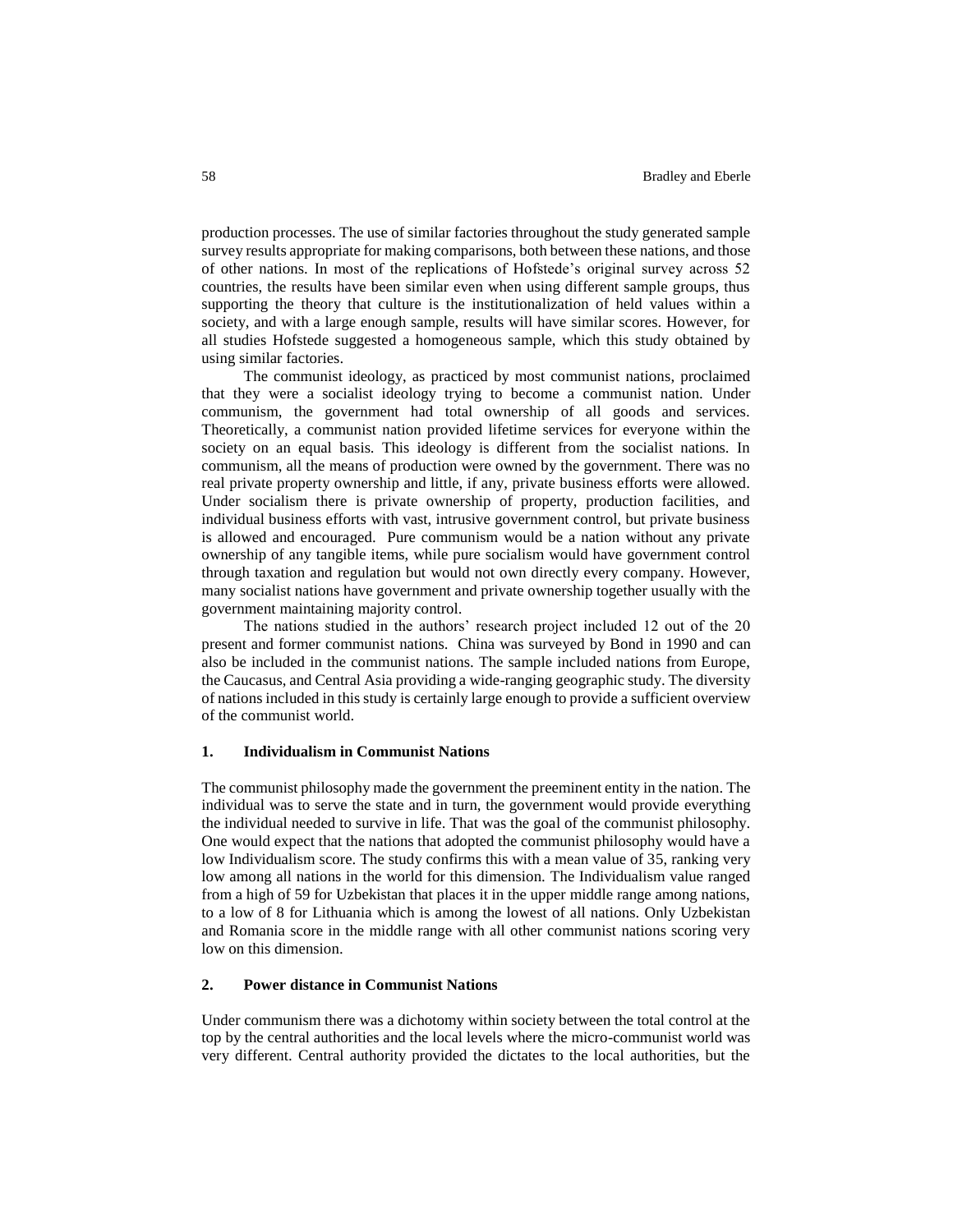reality of life was contained within the work environment. Previous studies have indicated a high PD value for the communist nations, not taking into consideration the actual practices within local communities as opposed to the dictatorial system in place at the top. The authors of this study propose a low PD value exists for communism. The extreme power of the trade unions was evident in every community in the communist world. The ultimate example of this was in Poland where the unions were, in fact, the power source. From Table 1, the Power Distance value for communist countries is 44, nearly exactly the same as for capitalist countries. The finding of this study, that most communist and former communist nations had low PD scores, is contrary to previous academic studies indicating a high level of Power Distance for communist nations, but the results of the authors should not be surprising. The results of this dimension signifies equality among workers and managers. When considering the communist philosophy that everyone is equal and owns an equal share of the society, this is very consistent with that belief.

## **3. Uncertainty Avoidance in Communist System**

The prevalence under the communist philosophy of the government taking control of all aspects of an individual's life, would presume a high certainty for the society. For a person's entire existence, their survival in life is known as to how to function within the laws and tenants of the society. This need for certainty would point to a high uncertainty avoidance score for communist nations. This is validated as the cultural value scores are at very high levels for all nations studied except for Poland and the Czech Republic. From Table 1, the mean Uncertainty Avoidance score is 77. Societies of the communist world would appear to desire a life of certainty that the communist philosophy provided.

## **4. Masculinity in Communist Nations**

The cultural dimension of Masculinity usually is consistent with the value of Individualism in that many of the traits associated with an individualist society are also in the high MAS range. From Table 1, the mean Masculinity score for communist nations is 37. The low MAS score indicates a need to focus on the family over work, harmony in decisions, the desire for security within the community, and a less aggressive society. These traits are similar to the communist philosophy of the common need, collectivism, and community. With the exception of the Czech Republic, the MAS scores are very low, and in the case of Russia, Ukraine, and Lithuania among the lowest in the world. The mean of 37 is in the low range among all the world's nations. Certainly, the communist nations are not a Masculine oriented society.

## **5. Long-Term Orientation in Communist Nations**

The overall cultural value of 45 for LTO is perhaps a surprising result as the communist philosophy proclaimed a future that was better by sacrificing the present. However, the communist world appears to focus upon the near term more than the long term with the exception of China (LTO = 114), Hungary (LTO = 96), and Vietnam (LTO = 80).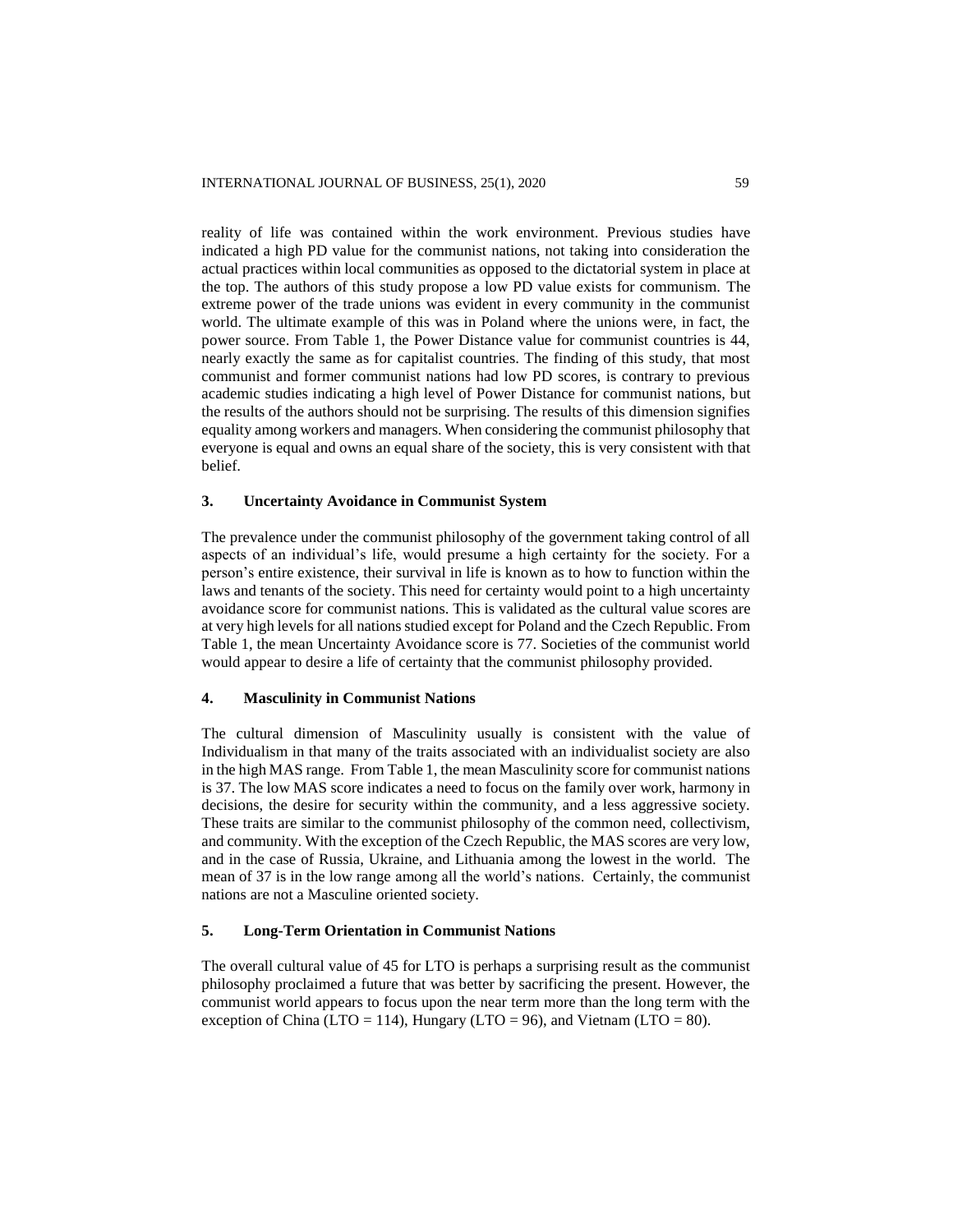

In summary, the authors' study found the communist nations have a low Individualism mean score, moderate Power Distance mean score, very high Uncertainty Avoidance mean score, and a very low Masculinity mean score, all are generally consistent with the philosophy of communism. The studied nations are indeed supportive of the communist goals and philosophy. This can now be compared to the philosophy of socialism. While much of the socialist philosophy is in agreement with communism, the economic realities of socialism are very different from the communist beliefs that the government controls and owns everything.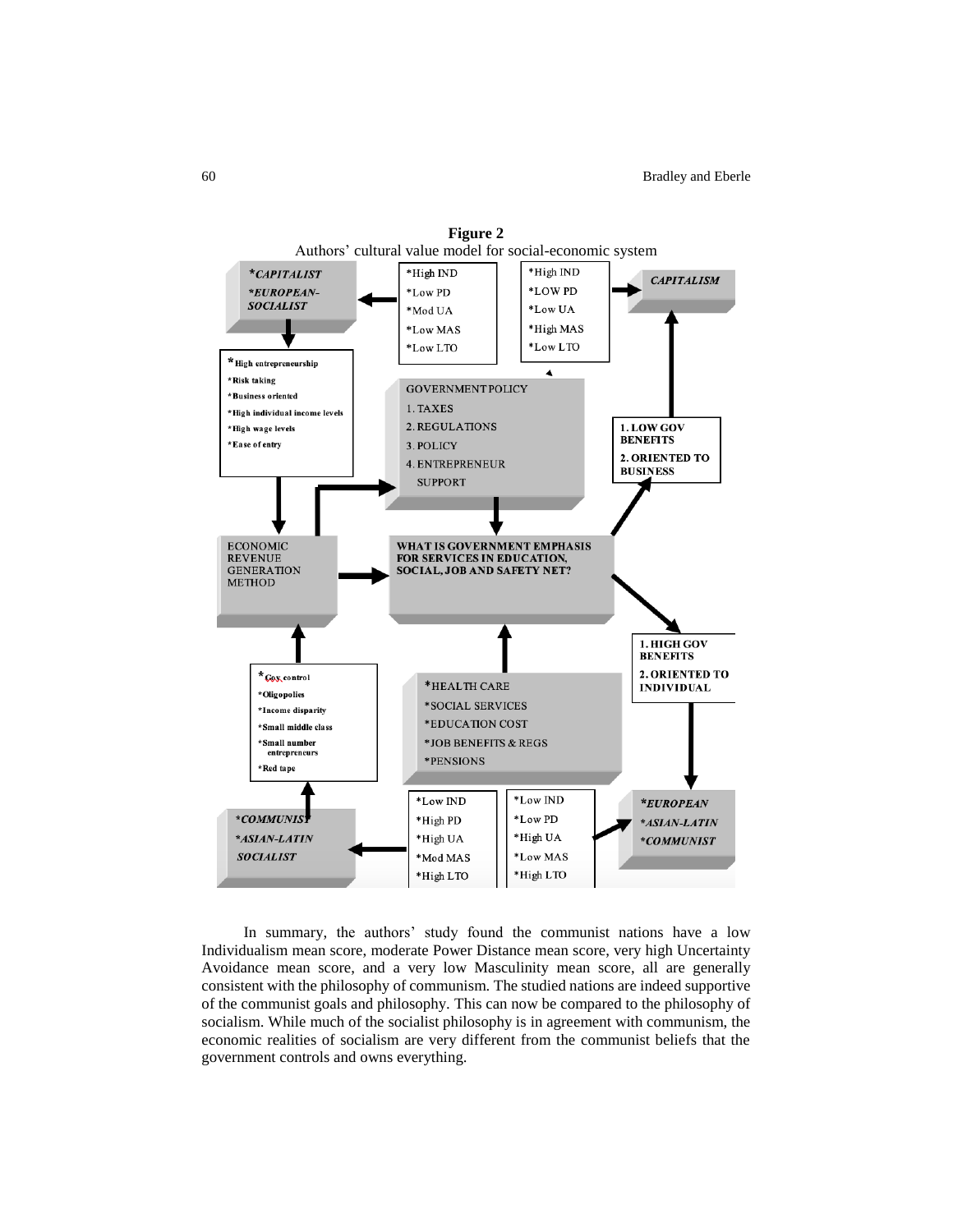## **6. Comparison of Study to Published Hofstede Values**

Cultural values for communist nations sourced from Hofstede, Hofstede, and Minkov (2010) are shown in Table 2 and compared to the Authors' study. In each category, the first column is from the authors' study and the second column is from the cultural values listed by Hofstede et al. (2010).

| Authors' Study Compared to Values Sourced from Hofstede, Hofstede, and Minkov (2010) |            |      |     |     |     |     |              |      |            |      |
|--------------------------------------------------------------------------------------|------------|------|-----|-----|-----|-----|--------------|------|------------|------|
| Country                                                                              | <b>IND</b> | IND' | PD  | PD' | UA  | UA' | <b>MAS</b>   | MAS' | <b>LTO</b> | LTO' |
| Armenia                                                                              | 18         | 18   | 13  | 13  | 90  | 90  | 34           | 34   | 18         | 18   |
| Bulgaria                                                                             | 49         | 30   | 13  | 70  | 101 | 85  | 46           | 40   | 49         | 69   |
| China                                                                                | 15         | 20   | 80  | 80  | 64  | 30  | 50           | 66   | 114        | 87   |
| Croatia                                                                              | 33         | 33   | 73  | 73  | 80  | 80  | 40           | 40   |            | 58   |
| Czech                                                                                | 41         | 58   | 47  | 57  | 64  | 74  | 50           | 57   | 34         | 70   |
| Estonia                                                                              | 60         | 60   | 40  | 40  | 60  | 60  | 30           | 30   |            | 82   |
| Hungary                                                                              | 80         | 80   | 46  | 46  | 82  | 82  | 88           | 88   | 96         | 58   |
| Kyrgyzstan                                                                           | 29         | 29   | 19  | 19  | 75  | 75  | 14           | 14   | 35         | 35   |
| Latvia                                                                               | 23         | 70   | 25  | 44  | 99  | 63  | 26           | 9    | 16         | 69   |
| Lithuania                                                                            | 8          | 60   | 30  | 42  | 94  | 65  | 8            | 19   | 23         | 82   |
| Poland                                                                               | 23         | 60   | 1   | 68  | 55  | 93  | 27           | 64   | 22         | 38   |
| Romania                                                                              | 49         | 30   | 33  | 90  | 73  | 90  | 24           | 42   | 28         | 52   |
| Russia                                                                               | 31         | 39   | 40  | 93  | 102 | 95  | 6            | 36   | 36         | 81   |
| Serbia                                                                               | 25         | 25   | 86  | 86  | 92  | 92  | 43           | 43   |            | 52   |
| Slovakia                                                                             | 52         | 52   | 104 | 110 | 51  | 51  | 110          | 100  | 38         | 77   |
| Slovenia                                                                             | 27         | 27   | 71  | 71  | 88  | 88  | 19           | 19   |            | 49   |
| Ukraine                                                                              | 27         | 25   | 48  | 92  | 93  | 95  | $\mathbf{0}$ | 27   | 50         | 55   |
| Uzbekistan                                                                           | 59         | 59   | 3   | 3   | 79  | 79  | 56           | 56   | 38         | 38   |
| Vietnam                                                                              | 20         | 20   | 70  | 70  | 30  | 30  | 40           | 40   | 80         | 57   |
| Means                                                                                | 35         | 42   | 44  | 61  | 77  | 75  | 37           | 43   | 45         | 59   |

**Table 2** Communist cultural values

In each category, the first column is from the authors' study and the second column is from the cultural values listed by Hofstede, Hofstede, and Minkov (2010).

IND, PD, UA, MAS, LTO are from the authors' study.

IND', PD', UA', MAS', LTO' are sourced from Hofstede, Hofstede, and Minkov (2010).

The authors' study shows a slightly lower average IND score for the communist nations as compared to Hofstede et al. (2010). Latvia, Lithuania, the Czech Republic, and Poland are much lower in the authors' study than listed by Hofstede et al. (2010). The IND score for Russia is also slightly lower in the author's study. The IND score listed by Hofstede et al. (2010) for China is only slightly higher than the value listed in the authors' study. Bulgaria and Romania show higher IND from the authors' study. Most of the IND results are either the same or only slightly different.

The authors' study shows a lower average PD score for the communist nations compared to Hofstede et al. (2010). Bulgaria, Latvia, Lithuania, Poland, Romania,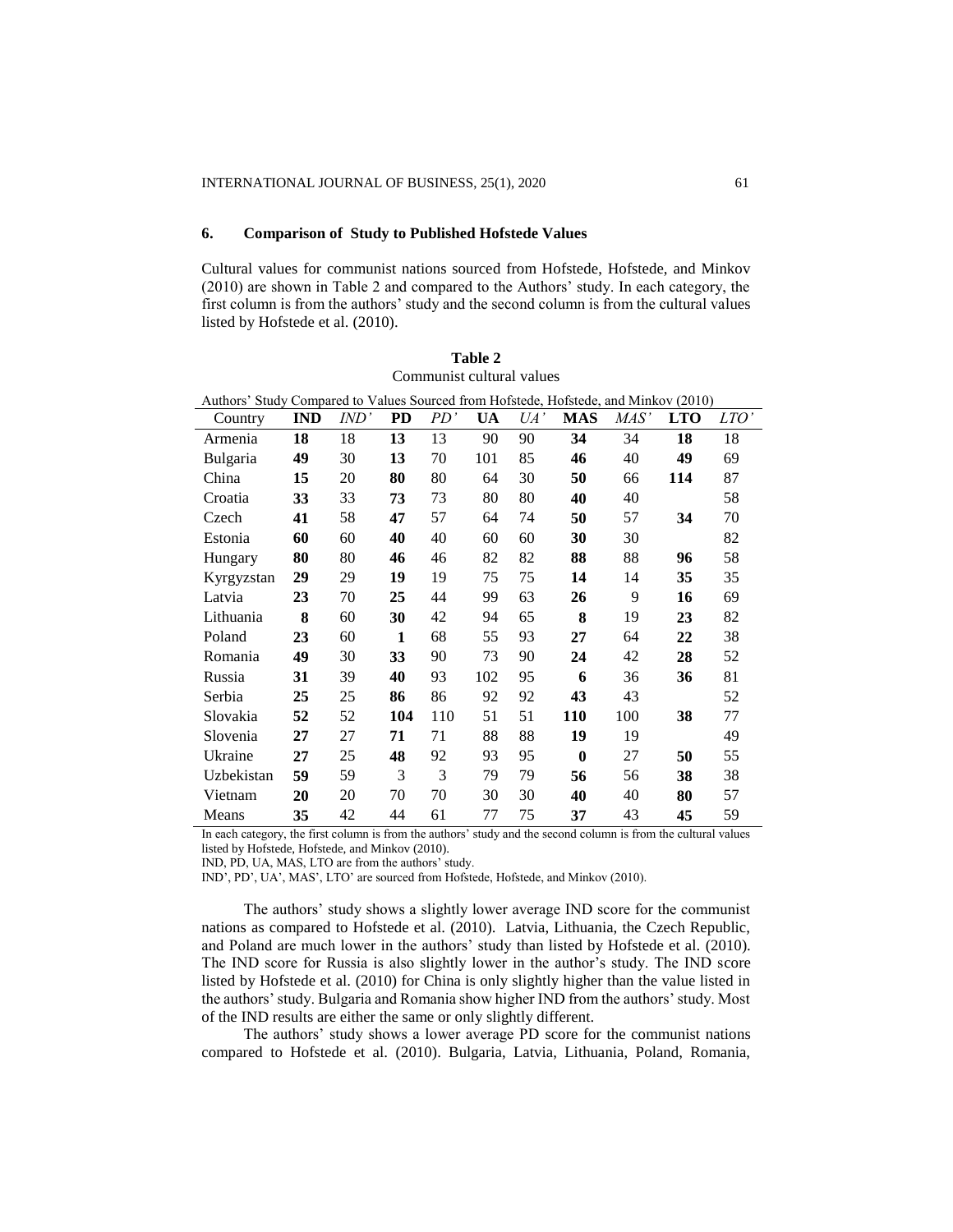Russia, Ukraine are much lower in the authors' study than listed by Hofstede et al. (2010). Most academic literature indicates that under communism the countries should have a high-Power Distance value consistent with an autocratic society. The authoritarian system that existed in the communist world certainly implied that a high-Power Distance should exist at all levels. Puffer and Sheskina (1996) concluded that Russia should have a high-Power Distance. Previous research has supported this conclusion (Bollinger, 1994; Hisrich and Grachev, 1993; Holt, Ralston, and Terpstra, 1994; Veiga, Yanouzas, and Buchholtz, 1995; Welsh, Luthans, and Sommer, 1993). Bakacsi, Sandor, Andras, and Viktor (2002) found that former Soviet Union countries had high Power Distance due to the collectivism orientation. Cseh, Ardichvili, Gasparashvili, Krisztian, and Nemeskeri (2004) describe former communist nations as meticulously following rules, not questioning authority, and demonstrating a lack of independent thinking, all indicative of high-Power Distance. Muratbekova-Touron (2002) argued the former Soviet Countries had high Power Distance as evidenced by their bureaucratic management, their hierarchical system, and their reliance on autocratic authority.

The comprehensive study by Bradley (2003) found consistently lower than expected power distance values. Bradley's study included 6387 respondents in eleven countries. Bradley (2003) found a much lower Power Distance among all countries studied than was expected from the literature. This translates into a viewpoint of equality between workers and managers.

According to Bradley (2003), the communist factory was a very democratic institution in which the workers had a large input into the process of decisions. The role of the factory manager was to provide the social network associated with their workers rather than as a manager of production. The actual work environment under communism was based upon worker participation, social structures orientated to the factory and collective agreement, equality, and a strong role of the worker councils, all indicating a low rather than high Power Distance. Once decisions were made, the directions were followed without question.

The current authors' study shows almost the same average for UA that is listed by Hofstede et al. (2010). China, Latvia, Lithuania, show a much higher UA from the authors' study than those listed by Hofstede et al. (2010), while Poland, Romania, and the Czech Republic show higher UA values as compared to Hofstede et al. (2010).

The authors' study shows a slightly lower average MAS than that listed by Hofstede et al. (2010). China, Lithuania, Poland, Romania, Russia, Ukraine, and Vietnam all show lower MAS values in the authors' study compared to Hofstede et al. (2010), while Bulgaria and Latvia show a slightly higher MAS in the authors' study.

The authors' study shows a lower average LTO than that listed by Hofstede et al. (2010). Bulgaria, Russia, Romania, the Czech Republic, Slovakia, Lithuania, Poland, , and Latvia, show a lower LTO in the authors' study than listed by Hofstede et al. (2010), while China, Hungary, and Vietnam show a higher LTO than listed by Hofstede et al. (2010).

# **C. Socialism**

The degree of socialism present in a nation can be defined by how the government chooses to supply a variety of services to the people of the nation. There are many forms of socialism, ranging from total governmental control, such as the former Soviet Union,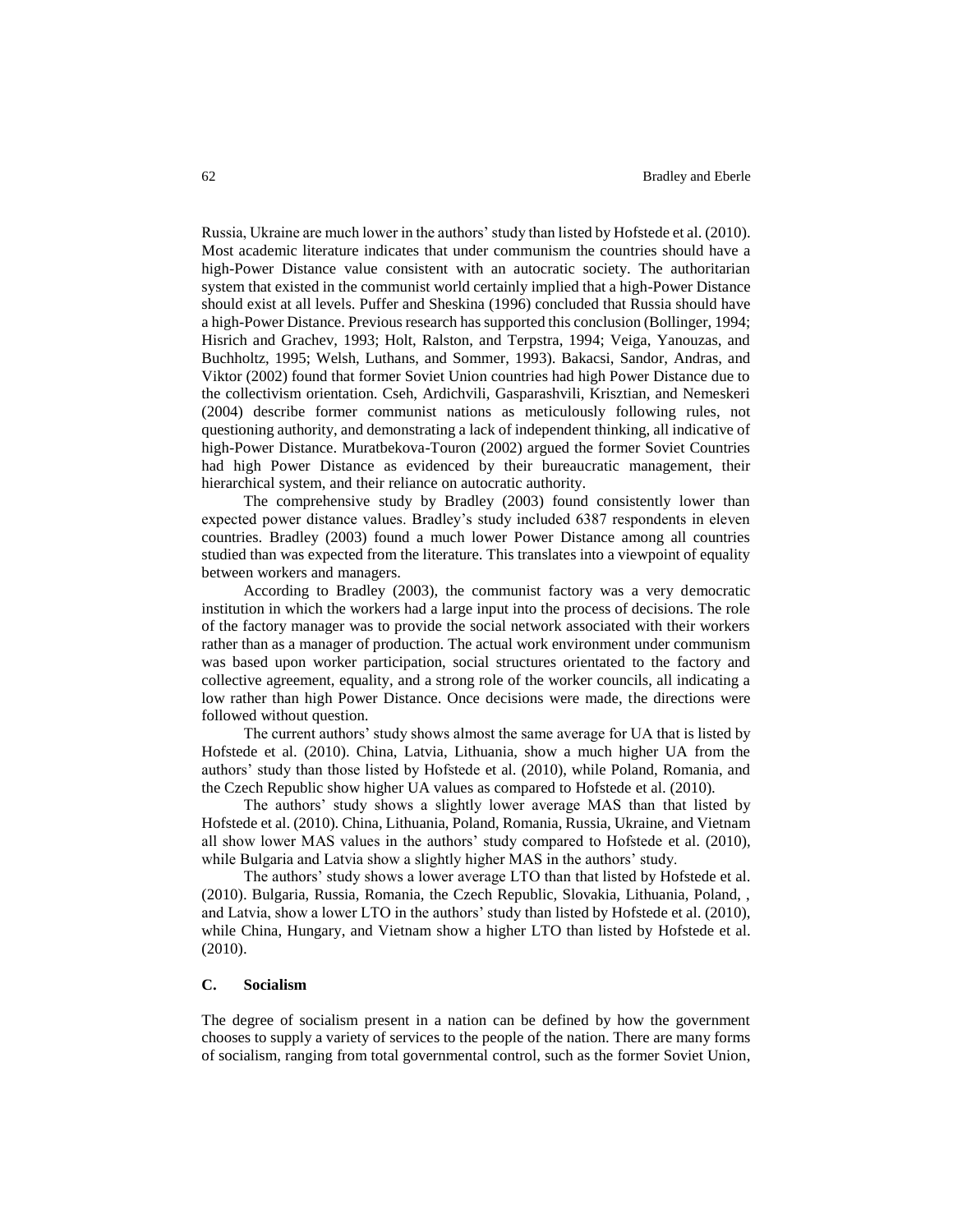and many of the Middle Eastern nations, to a very loose control such as Denmark or Sweden. However, in each case, the society is the benefactor of the services that are provided. The services provide by the socialist government are financed with taxes, which are inevitably very high. Socialism is not how the nation acquires resources, but rather where these resources are allocated that determines if the nation is socialist in nature.

What are the underlying values of the society that fosters socialism as a form of governmental flow of services? The society must have a form of collective mentality that places the good of the nation above that of the individual. This would indicate that the society is low on Individualism and low on Masculinity as well. However, a nation can also be oriented to individual effort (a higher IND), then through various tax and regulatory methods, use the individual effort to support the collective society. The former example is the Asian-Latin socialist model and the latter is the European socialist model.

This creates two groupings for socialist nations, each distinct from the other. The authors' study initially sought to combine all socialist countries into one grouping, however, after examination of how different these groups were in cultural orientation, a distorted picture would emerge without separating the groups. The Asian-Latin grouping would appear at first to be unusual, however, the cultural dimensional values of each group separately are virtually identical. The final grouping thus put these two regions together. Though each is very different in religion, social norms, economic development, and political development, they are very much alike in their social-economic beliefs as related to their underlying cultural values.

European socialist nations have a very entrepreneurial nature with a socialist governmental orientation. In contrast, the Asian-Latin model of socialist nations exhibits a very controlled economy with emphasis upon monopoly and oligopoly structures and often direct government ownership. In the Asian-Latin model, the individual is always seen in the context of the group, while Europeans regard the individual as unique. It is this contrast between the two types of socialism that requires the socialist nations be divided into two groups. The two socialist groups provide a more accurate insight into the similarities and differences between the groups and the communist and capitalist social-economic groups. A high IND, low PD, moderate UA, low MAS, and low LTO is the most supportive of the European socialism model. A low IND, high PD, high UA, moderate MAS, and high LTO is the most supportive of the Asian-Latin socialist model.

Many would argue that the former communist nations are, in fact, socialist nations and should not be a separate grouping. The communist nations were chosen as a separate identity because communism, as explained before, was different from socialism due to the total ownership of all means of production. Socialism, in contrast, does not consider the ownership of all means of production as necessary. Several countries have undertaken reforms that would now place them in the socialist category. Discussion of this will follow in the result's section.

# **1. Individualism in Socialist Nations**

The socialist nations have two distinct groupings for the IND cultural dimension. There are European countries that are very entrepreneurial in their makeup and the Asian countries that are very state-controlled in most, if not all, aspects of the economy. Because they are socialist in how the government provides for the citizens and thus are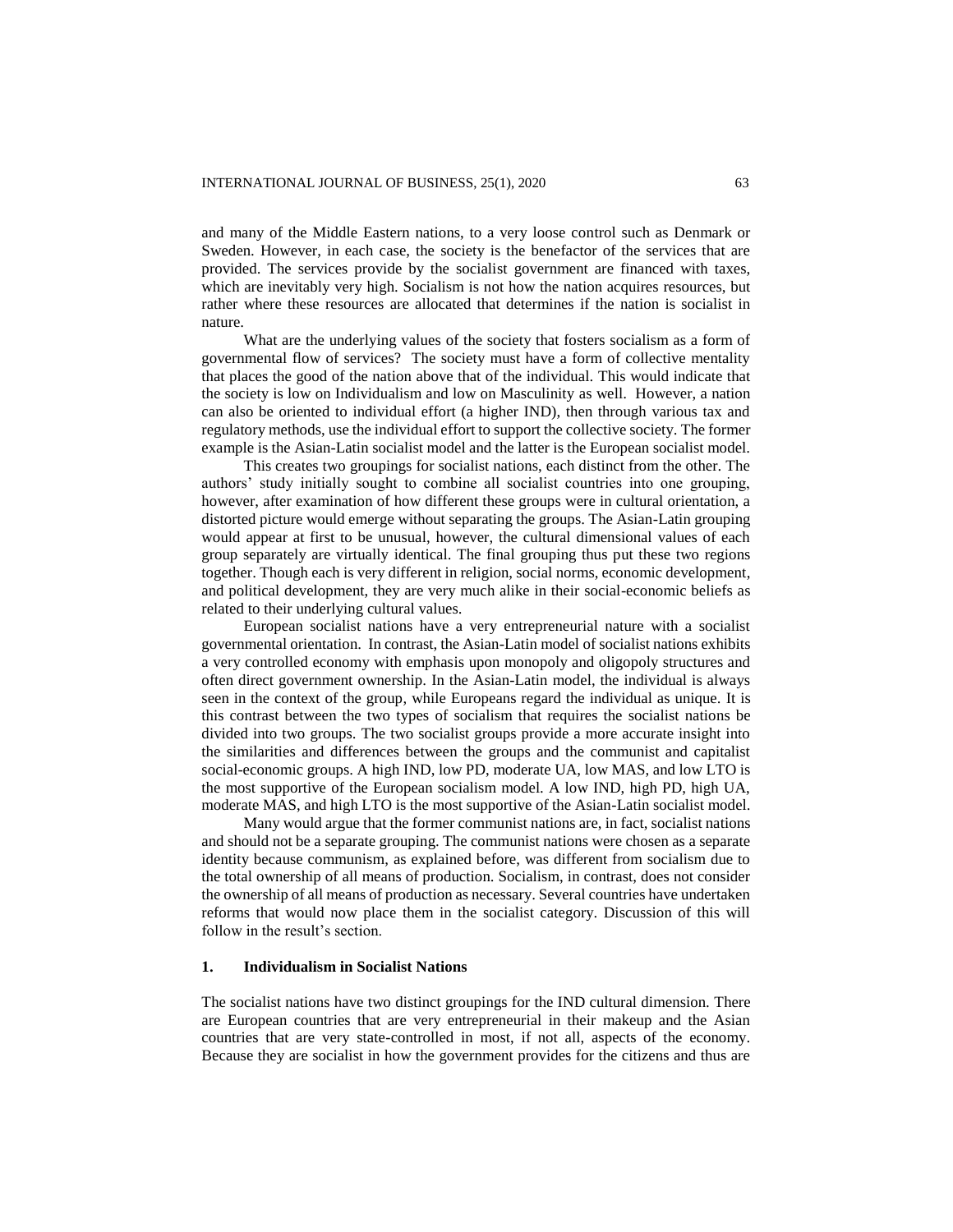defined as a socialist nation, it does not mean that there is only one model of how this is accomplished in the economic arena. The cultural dimensional trait of IND provides a very clear indication of this by the geographic divide among the socialist nations on this trait. The means of the two sub-groupings provide evidence of this divide. From Table 3 and Table 4, the mean IND score for European socialist is 62 and the Asian-Latin socialist IND score is very low at 23.

| Cultural dimensional values for the live groupings |                                                 |     |           |     |            |             |            |    |     |     |            |
|----------------------------------------------------|-------------------------------------------------|-----|-----------|-----|------------|-------------|------------|----|-----|-----|------------|
| Asian-Latin Socialist* Cultural Values             | European Socialist <sup>*</sup> Cultural Values |     |           |     |            |             |            |    |     |     |            |
| Country                                            | IND                                             | PD  | <b>UA</b> | MAS | <b>LTO</b> | Country     | <b>IND</b> | PD | UA  | MAS | <b>LTO</b> |
| Costa Rica                                         | 15                                              | 35  | 86        | 21  |            | Austria     | 55         | 11 | 70  | 79  |            |
| Ecuador                                            | 8                                               | 78  | 67        | 63  |            | Belgium     | 75         | 65 | 94  | 54  |            |
| El Salvador                                        | 19                                              | 66  | 94        | 40  |            | Denmark     | 74         | 18 | 23  | 16  |            |
| Guatemala                                          | 6                                               | 95  | 101       | 37  |            | Finland     | 63         | 33 | 59  | 26  |            |
| India                                              | 48                                              | 77  | 40        | 56  | 61         | France      | 71         | 68 | 86  | 43  |            |
| Jamaica                                            | 39                                              | 45  | 13        | 63  |            | Greece      | 35         | 60 | 112 | 57  |            |
| Japan                                              | 46                                              | 54  | 92        | 95  | 80         | Netherlands | 80         | 38 | 53  | 14  | 44         |
| Malaysia                                           | 26                                              | 104 | 36        | 50  |            | Norway      | 69         | 31 | 50  | 8   |            |
| Mexico                                             | 30                                              | 81  | 82        | 69  |            | Portugal    | 27         | 63 | 104 | 31  |            |
| Panama                                             | 11                                              | 95  | 86        | 44  |            | Sweden      | 71         | 31 | 29  | 5   | 33         |
| Peru                                               | 16                                              | 64  | 87        | 42  |            | Switzerland | 68         | 34 | 58  | 70  |            |
| Singapore                                          | 20                                              | 74  | 8         | 48  | 48         | Means       | 62         | 42 | 67  | 37  | 38         |
| South Korea                                        | 18                                              | 60  | 85        | 39  | 75         |             |            |    |     |     |            |
| Taiwan                                             | 17                                              | 58  | 69        | 45  | 87         |             |            |    |     |     |            |
| Uruguay                                            | 36                                              | 61  | 100       | 38  |            |             |            |    |     |     |            |
| Venezuela                                          | 12                                              | 81  | 76        | 73  |            |             |            |    |     |     |            |
| Means overall                                      | 23                                              | 70  | 70        | 51  | 70         |             |            |    |     |     |            |
| Asia mean                                          | 29                                              | 71  | 55        | 56  | 70         |             |            |    |     |     |            |
| Latin mean                                         | 19                                              | 70  | 79        | 49  |            |             |            |    |     |     |            |

**Table 3** Cultural dimensional values for the five groupings

\* sourced from Hofstede, Hofstede, and Minkov (2010).

| Mean values for the socialist nations' cultural values |     |    |    |     |      |  |  |  |  |
|--------------------------------------------------------|-----|----|----|-----|------|--|--|--|--|
|                                                        | IND | PD | UA | MAS | LTO. |  |  |  |  |
| European Socialist<br>Asian-Latin                      |     |    |    |     | 38   |  |  |  |  |
| Socialist                                              | 23  | 70 | 70 | ו כ | 70   |  |  |  |  |
| Socialist                                              |     | 56 | 68 | 44  | 54   |  |  |  |  |

**Table 4**

# **2. Power Distance in Socialist Nations**

Within most socialist nations, there is a strong union or governmental regulated work environment. This is consistent with a low Power Distance value. A nation that regards the values of society as more important than the individual needs, it would seem, would also see an equality of power between the management and the worker. The mean PD value for European socialist nations is 42, a relatively low value and typical for Western nations. The mean PD value for the Asian-Latin socialist is 70, a relatively high value.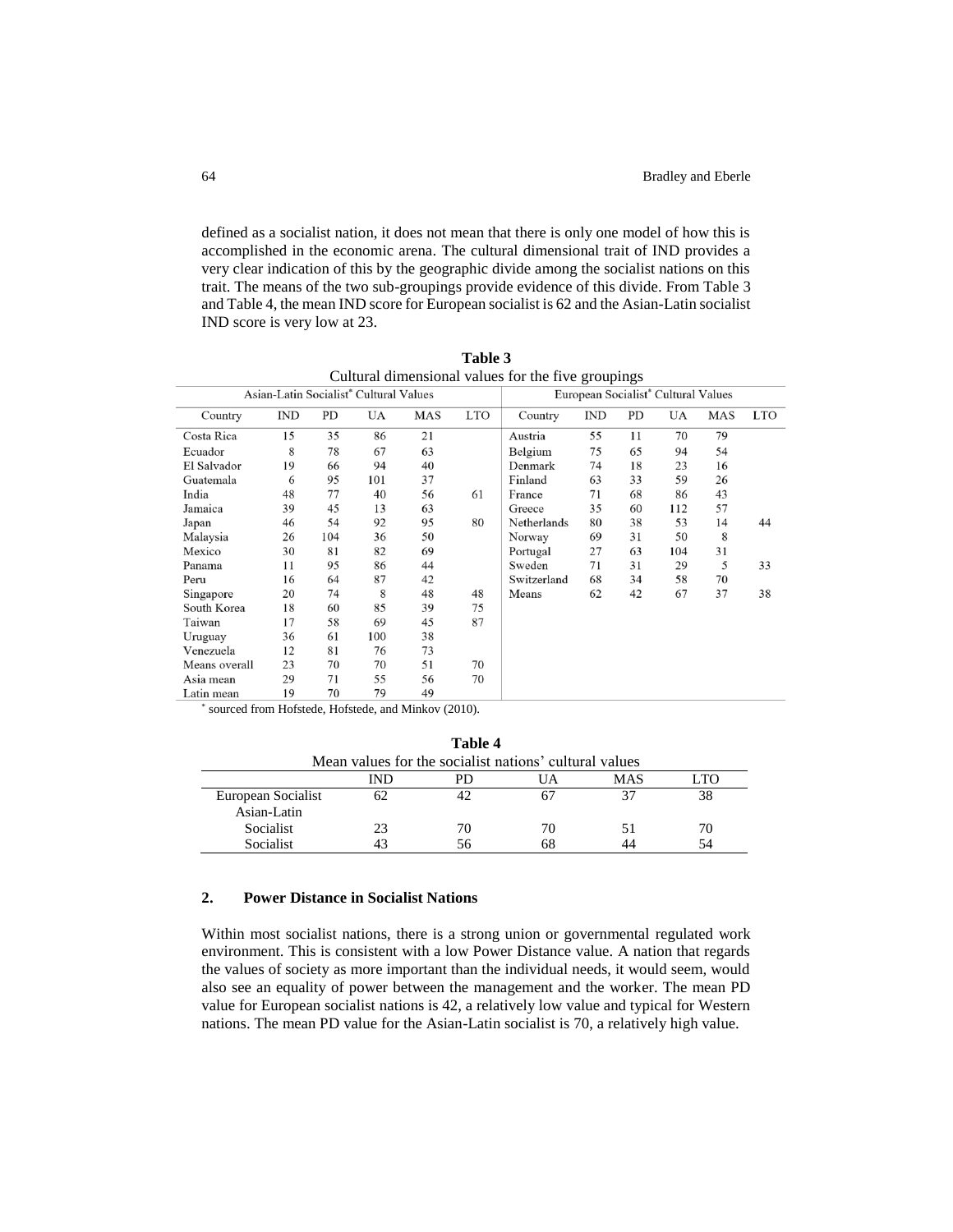#### **3. Uncertainty Avoidance in Socialist Nations**

A society that has a large safety net, where the government is the provider of many social services to its citizens would seem to create a very certain environment. This must be examined as to what comes first, the uncertainty that creates the desire for a certain environment, or the certainty that is already present that then creates the institutions that enhance that certainty? One can see that this cultural dimension has both high and low values. The Asian-Latin socialist ( $UA = 70$ ) and the European socialist ( $UA = 67$ ) have a similar value for Uncertainty Avoidance. A further examination of this trait in the methods by which the evolution occurred would be needed to understand how the Uncertainty Avoidance dimension is affecting or influencing the socialist systems in these nations.

## **4. Masculinity in Socialist Nations**

A society that is oriented to a high MAS value is oriented to work more than the family environment. The MAS value for socialist nations is one of the most important findings in the study. A defining characteristic of socialist nations is their low MAS score that differentiates them from the other social-economic models. The underlying value of socialism is orientation toward equality in society and that government's responsibility is to provide for its citizens a host of entitlements. This is very consistent with a low MAS score.

The European socialist MAS score was low at 37, but the Asian-Latin socialist score was higher at 51, closer to the MAS score for Capitalist ( $MAS = 57$ ). While one can never be certain of the exact reason for the evolution of any society's cultural values, this distinct finding indicates that this cultural trait is influencing this evolution. That the low value is indicative of a socialist orientation cannot be ignored. It will be very interesting to follow the former Soviet Union nations over time, to see which nations evolve into a socialist orientation and examine their MAS values to see if they also have a low MAS score. When examining the communist nations' scores for MAS, it would appear the most likely to become very socialist in their social-economic evolution would be Armenia (MAS = 34), Latvia (MAS = 26), Lithuania (MAS = 8), Russia (MAS = 6), Ukraine (MAS = 0), and Kyrgyzstan (MAS = 14) while less likely are Bulgaria (MAS = 46), the Czech Republic ( $MAS = 50$ ), Hungary ( $MAS = 88$ ), and Serbia ( $MAS = 43$ ).

## **5. Long-Term Orientation in Socialist Nations**

There is a large and distinct difference between the Asian-Latin and European groupings in their LTO value. When one examines the Asian and Latin LTO value, it is on the Long-Term spectrum while the European value is very short. As most of the western cultures have a much shorter time horizon than the rest of the world, this is not surprising that the socialist nations are similar in this regard. The Latin nation's values are much longer, and the orientation is toward a future reward rather than a present reward.

## **6. Cultural values summary of Social-Economic Models**

The results from this study show the capitalist nations have a high value for IND, a moderate value for MAS, a moderate value for PD and UA, and an orientation that is low on LTO (see Table 5 for cultural value scores). The results did not find any surprises except for the low LTO value for Hong Kong when compared to China.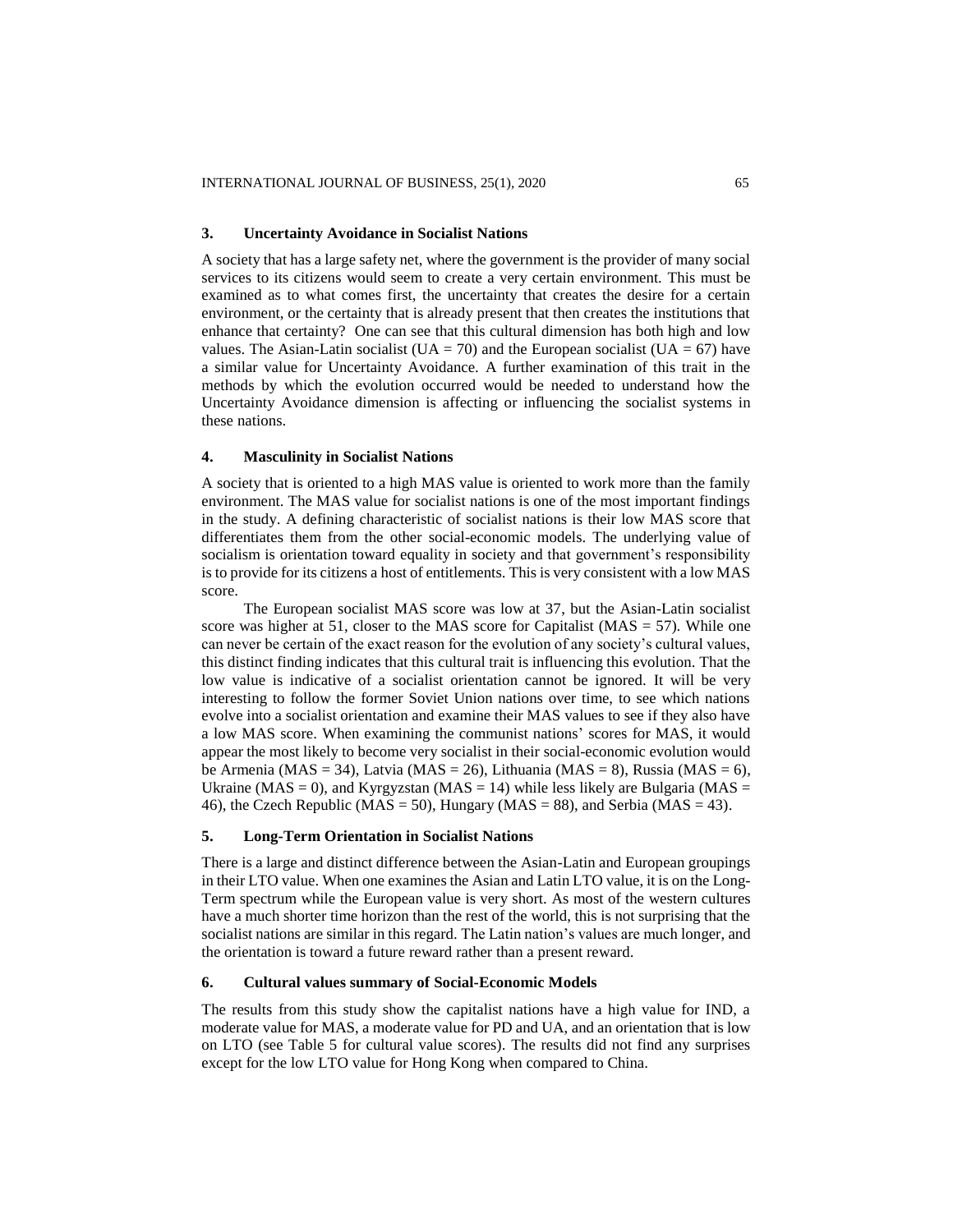| Mean cultural value scores summary |     |    |     |            |     |  |  |  |  |
|------------------------------------|-----|----|-----|------------|-----|--|--|--|--|
| <b>SYSTEM</b>                      | IND | PD | JA  | <b>MAS</b> | TO. |  |  |  |  |
| Capitalist                         | 64  | 43 | -57 |            | 40  |  |  |  |  |
| Communist                          | 35  | 44 |     |            | 45  |  |  |  |  |
| European Socialist                 | 62  | 42 | 67  | 37         | 38  |  |  |  |  |
| Asian-Latin Socialist              | 23  | 70 | 70  |            | 70  |  |  |  |  |
| Socialist                          |     | 56 | 68  |            | 54  |  |  |  |  |

**Table 5**

The results certainly indicate that there are four distinct social-economic models with differences that are consistent across the countries studied. There are several interesting findings from the study.

- 1. There is a clear difference in the cultural values between the communist and socialist nations.
- 2. The European socialist nations have high IND, low to moderate PD, low MAS, and low LTO; the Asian-Latin socialist have low IND, high PD, high MAS, and high LTO; UA is similar for both.
- 3. The European socialist nations are almost identical to the capitalist nations except for a lower MAS value.
- 4. The Asian and Latin socialist nations are very similar in their scores (see Table 3 and 4) for IND, PD, and MAS, even while being totally different in geography, religion, history, and political development. There was a substantial difference for UA between the two groups.
- 5. The former communist nations will probably become socialist in their orientation due to the low MAS (35) values and low IND (37) scores in line with socialism of the Asian-Latin model more than the European socialist model.

The socialist model appears to have one underlying value that is fairly consistent across both socialist groups, the MAS value. Having a low MAS score appears to be indicative of a nation focusing upon the needs of the society over the individual. The MAS dimension concerns the society and how it looks to the group while the IND trait indicates how the society believes the individual does or does not fend for themselves. The European socialist nations have a higher IND (62) score very much in line with the capitalist nations (IND 64), however, the European socialist MAS (37) score is low, and the same as the communist nations' MAS (37) score. Having a high IND value does not preclude a society from being socialist in nature if they also have a low MAS orientation. This is one of the important findings from this study. If the former communist nations are included in the now socialist nations, this conclusion stands out even more.

The European socialist nations and the Asian-Latin socialist nations have two similar traits, UA and MAS. UA is almost the same, and MAS is somewhat similar. The socialist model is one that is oriented to what happens after acquiring the resources from the private sector, rather than a model that is oriented to how these resources are acquired. This distinction is critical to understanding the realities of how socialism functions and why nations as diverse as Norway and Malaysia can both be socialist nations. That there are two socialist models is certainly an important finding, however, that these two models are different, except for an almost identical UA, and similar MAS value. The similar MAS is very meaningful and extremely important. It would appear that looking at the MAS value within a society can provide insight into how the nation views the use of its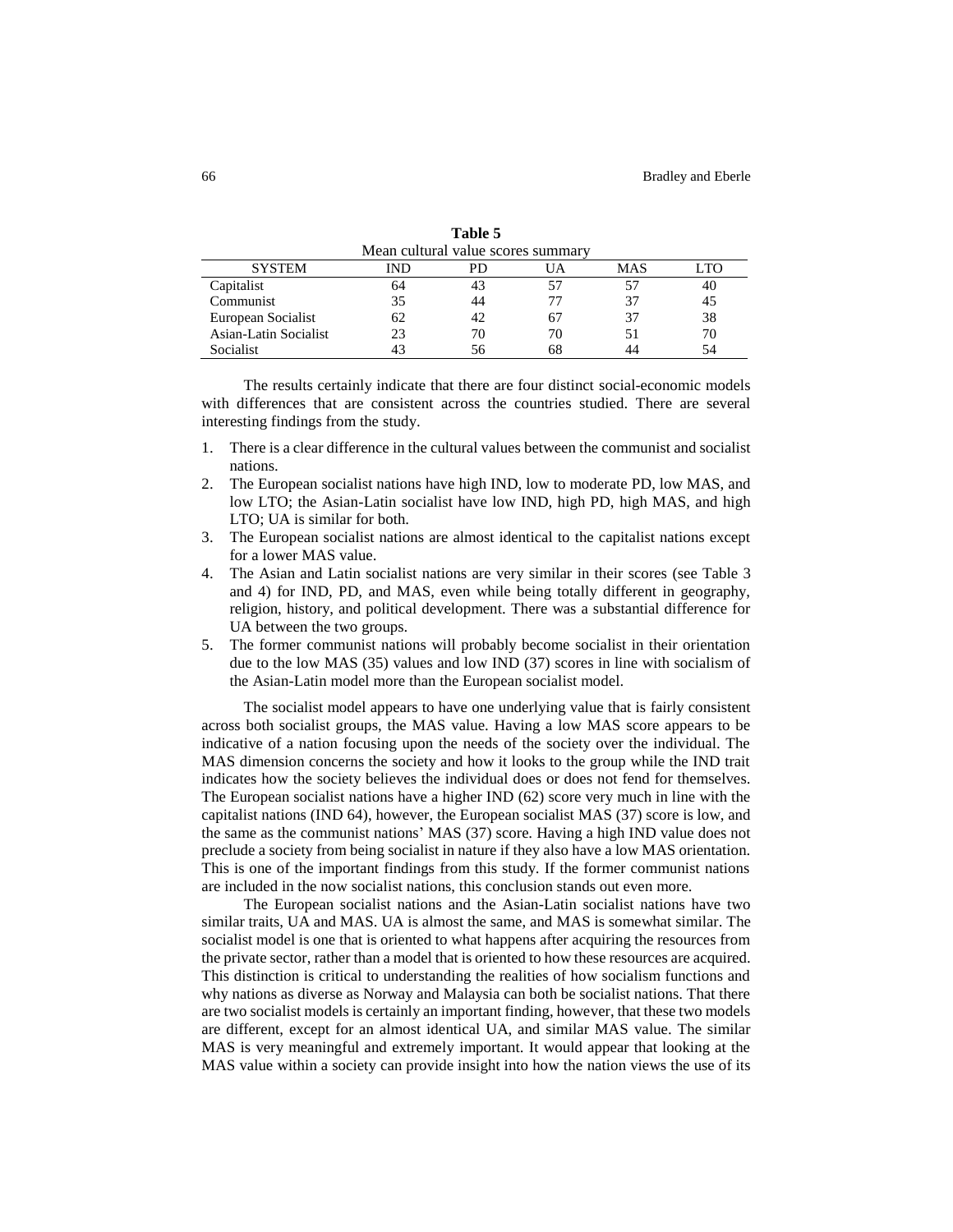resources and thus how the political and social structures should be oriented. A society that demands a social orientation over an individual orientation would certainly experience constant conflict if the government was oriented to an individual effort. To alleviate conflict, policies oriented to providing a social structure for society should be embraced. This surely requires additional research effort as it could be one of the key elements in understanding how societies evolve their social and political systems.

Why are European socialist nations and Asian-Latin socialist different in their orientations? The answer perhaps is seen in the IND value and the PD value scores. It would appear that European socialist nations focus upon the individual to acquire resources while Asian-Latin socialist nations focus upon the combined individual-state effort to acquire those resources. This is the process mechanism, or system component of the economic models. European socialist nations are almost exactly the same in their orientation, except for MAS as the capitalist nations, thus providing an interesting viewpoint that the only real difference in these nations is the use of their resources not in how they acquire them. As opposed to Asian-Latin socialist nations that are different from both the standpoint of how they acquire the resources and in how they distribute them as well.

# **V. VALUE MODEL FOR SOCIAL-ECONOMIC SYSTEMS**

The results of this study lend themselves to the development of a cultural social-economic model. The model can help to define the emerging global economic structures in terms of their cultural differences, defining them both as nations and as social-economic entities.

The activities and processes of government and economics are complex and varied across nations. The authors' Cultural Value-Model (see Figure 1) seeks to provide a representation of the findings that can be utilized to better understand how the inclusion of culture into the discussion can provide the basis for an improved awareness of the influences that are affecting the four social-economic systems described in this paper.

Table 6 summarizes the results regarding the differences and/or similarities between the various social-economic systems. Table 6 compares each system and indicates if the cultural dimension values are similar or different.

| Are the social-economic systems different in their specific cultural dimensional values? |     |     |     |     |            |
|------------------------------------------------------------------------------------------|-----|-----|-----|-----|------------|
| Social-economic system                                                                   | IND | PD. | UA  | MAS | <b>LTO</b> |
| Communism-Capitalism                                                                     | yes | no  | yes | yes | no         |
| Asia-Latin-Capitalism                                                                    | yes | yes | yes | no  | yes        |
| Asia-Latin- Communism                                                                    | yes | yes | no  | yes | yes        |
| European-Capitalism                                                                      | no  | no  | no  | yes | no         |
| European-Communism                                                                       | yes | no  | no  | no  | no         |
| Asia-Latin-European                                                                      | yes | yes | no  | yes | yes        |
| Asian-Latin                                                                              | no  | no  | no  | no  | n/a        |

**Table 6**

# **A. Capitalist Model**

Capitalism is an economic system that foster economic growth and allocates resources through decentralized markets. However, the capitalist model shows that much more is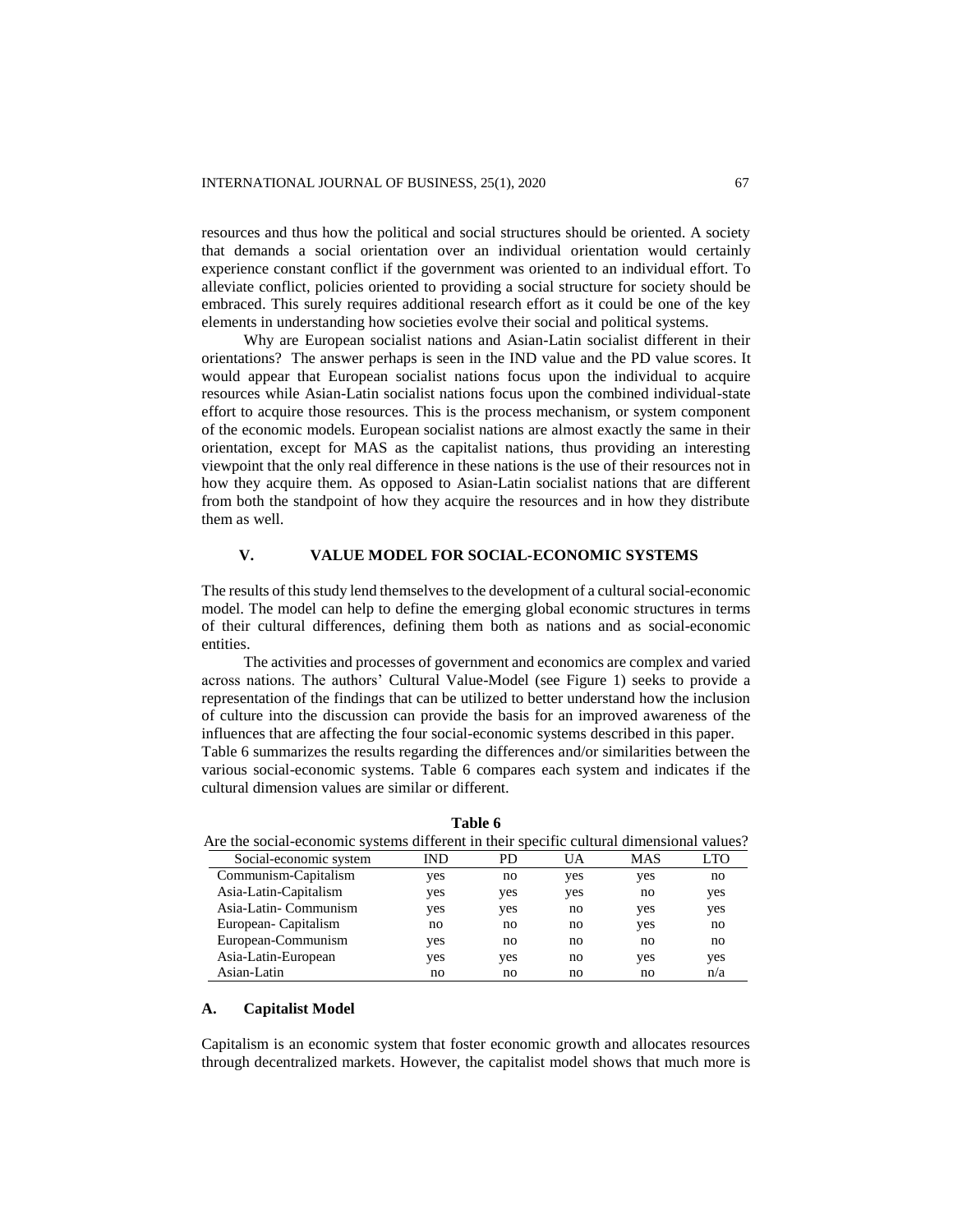in play than just the economic system in place within those societies that are considered capitalist. They all share a high IND score, much to be expected. This provides the impetus for the fostering of small companies that become larger companies, it is a very entrepreneurial environment. The large concentration of entrepreneurs in these nations is evidence that the individual is paramount in the society. From the results of the authors' study, the moderate values for PD, MAS, and UA across these nations is consistent with the Cultural Values Model (see Figure. 1 and Figure 2). The importance of the work environment, an aggressive approach to work and life, a belief that a strong economic life will in and of itself create the family environment, and not fearing the future are all related in this model. While capitalism is thought of as an economic term, certainly it can be said to be a social-economic term as well.

## **B. European Socialist Model**

This model is very similar to the capitalist model except for MAS which is very low, compared to a relatively high MAS in the capitalist model. It would appear that the European nations evolved very similar in their institutions that promoted the economic world for the individual but instead of becoming nations of individuals; they instead evolved into a more community-oriented society, using that individual success to foster a society in which the government provides the services that all within the society requires. In contrast, the capitalist nations have evolved believing the individual is responsible for providing their own services with a limited governmental involvement. One very interesting finding is how the socialist nations separated themselves based upon MAS scores. They are certainly very different from the capitalist nations on what role government plays in the society and most have adopted a parliamentary style of government over a representative style of government.

## **C. Asian-Latin socialist model**

In contrast to the European model is the Asian-Latin model. With differences in religion, geography, historical evolution, and political institutions, these nations established a cultural framework very similar in their institutional development. One could certainly argue that this model is cross-cultural, a very powerful statement, but one that has an international scope that cannot be denied. That so many countries with such diverse demographics could evolve in such a similar way is perhaps the most important finding from the study.

## **VI. SOCIALISM AND COMMUNISM VS CAPITALISM**

The authors' study validates the differences to be found between capitalist and socialist societies. It would appear that the future will entail continuing disagreement between these two philosophies. One must remember that communism is also different from socialism in that a communist society owns the means of production, while the socialist society does not necessarily own the factors of production. The underlying values of IND, MAS, and UA are so very different in these models that the institutions stemming from them are certainly different as well. These institutions are what, either allow or inhibit, the creation and changes of new values. With such a strong orientation toward a low IND,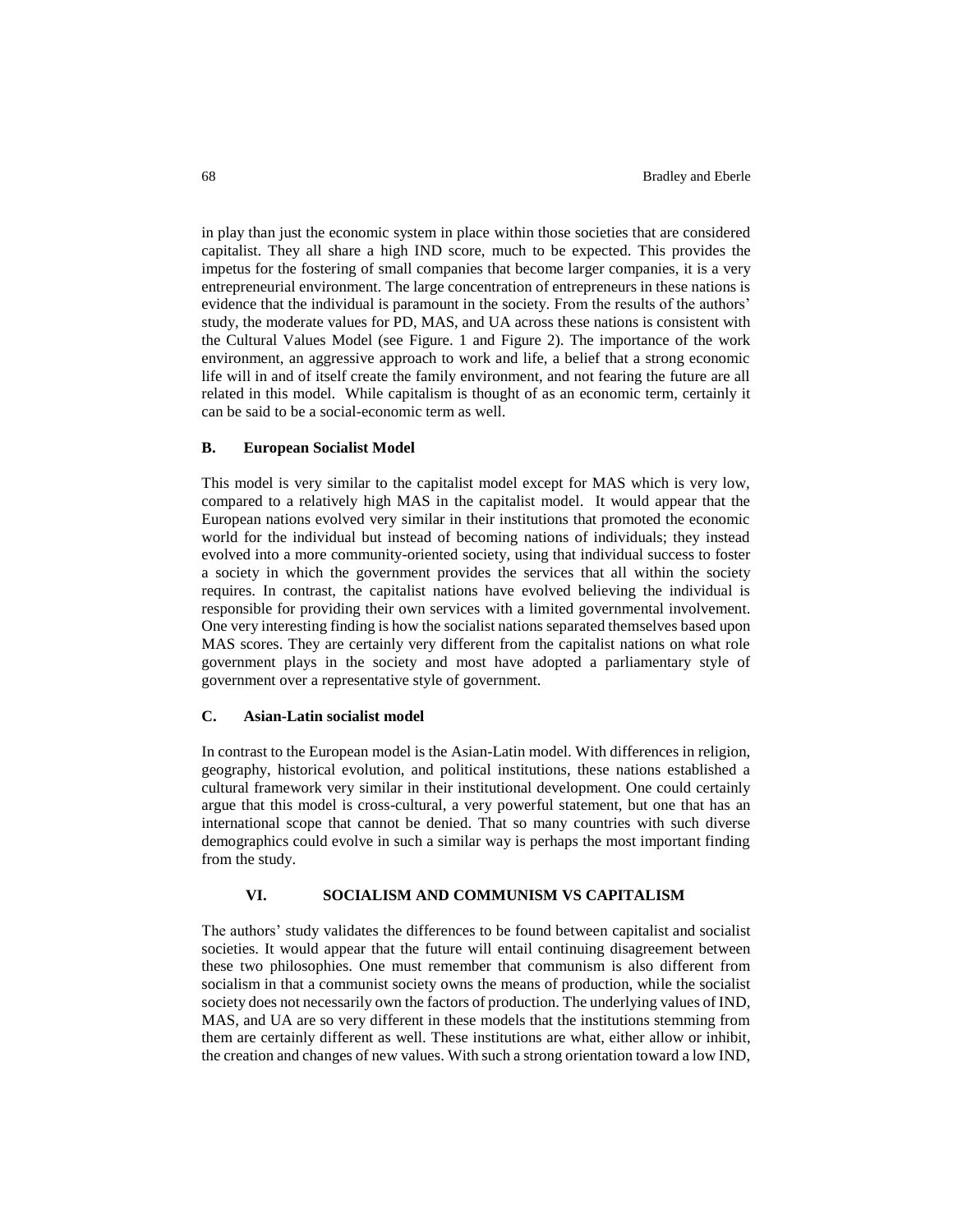an incredibly low orientation toward MAS and the very high UA factor, the former communist nations do not appear to be oriented toward a capitalist evolution, but rather a socialist orientation. With such a divergent orientation, conflict as to how to achieve various goals for the people within these societies will become an even greater conflict between nations. The differences in cultural values are not simply small differences, but in some cases they are almost complete opposites. With such different social-economic approaches, the viewpoint on how to solve problems, create new institutions, development social reforms, and a host of other needs between these societies, leads to completely different solutions.

This study provides the means through an in-depth survey of former communist nations, to establish the cultural values of the four social-economic models in the world. These models are distinct in their cultural values orientation. The world is divided into the socialist world and the capitalist world. The distinctions between the models are observed across the nations within in each model. The results are surprising in the strength of the differences and the consistency of these differences. Because the cultural values become institutionalized over time, the world is not coming together, but it appears to be fracturing into two worlds, the capitalist world and the socialist world.

# **VII. CONCLUSION**

The authors' study uses cultural values for understanding the world's social-economic systems. The authors' social-economic model is easy to understand, applicable to the real world, and is based on a nations' underlying cultural values. It is important to have a model that provides the ability to separate nations as to their social-economic structures from a cultural viewpoint.

One may conclude that nations evolve from a set of cultural values that over time become the institutions that form their social-economic world. Once these institutions evolve, the social nature of society is defined by the governmental actions that integrate into the society the regulations, laws and social dynamics that become the cultural values of that nation.

Because there are many nations in Asia that have not yet been surveyed, Cambodia, Burma, Turkmenistan, Mongolia, and others, future research would be valuable in these nations to either enhance the conclusions of the authors or discover an additional Asian communist model. As Asian cultural values are very different from the rest of the world, this would be a very valuable addition to the research. Also, the size of Russia lends to further study that would divide the nation into its regional parts, and see if perhaps Russia needs several cultural value indexes. It could be observed that perhaps there is a European and Asian cultural model for Russia rather than one overall model.

The authors understand the many concerns that may evolve over time as the how the nations were included in each grouping. However, without sub-dividing the groups into even more models that would provide less rather than more clarity, it can be suggested that this is a very functional model for further understanding of our global community.

## **REFERENCES**

Abegglen, J.C., 1958, "Personality Factors in Social Mobility: A Study of Occupationally Mobile Businessmen." *Genetic Psychology Monographs*, 58(1): 101-159.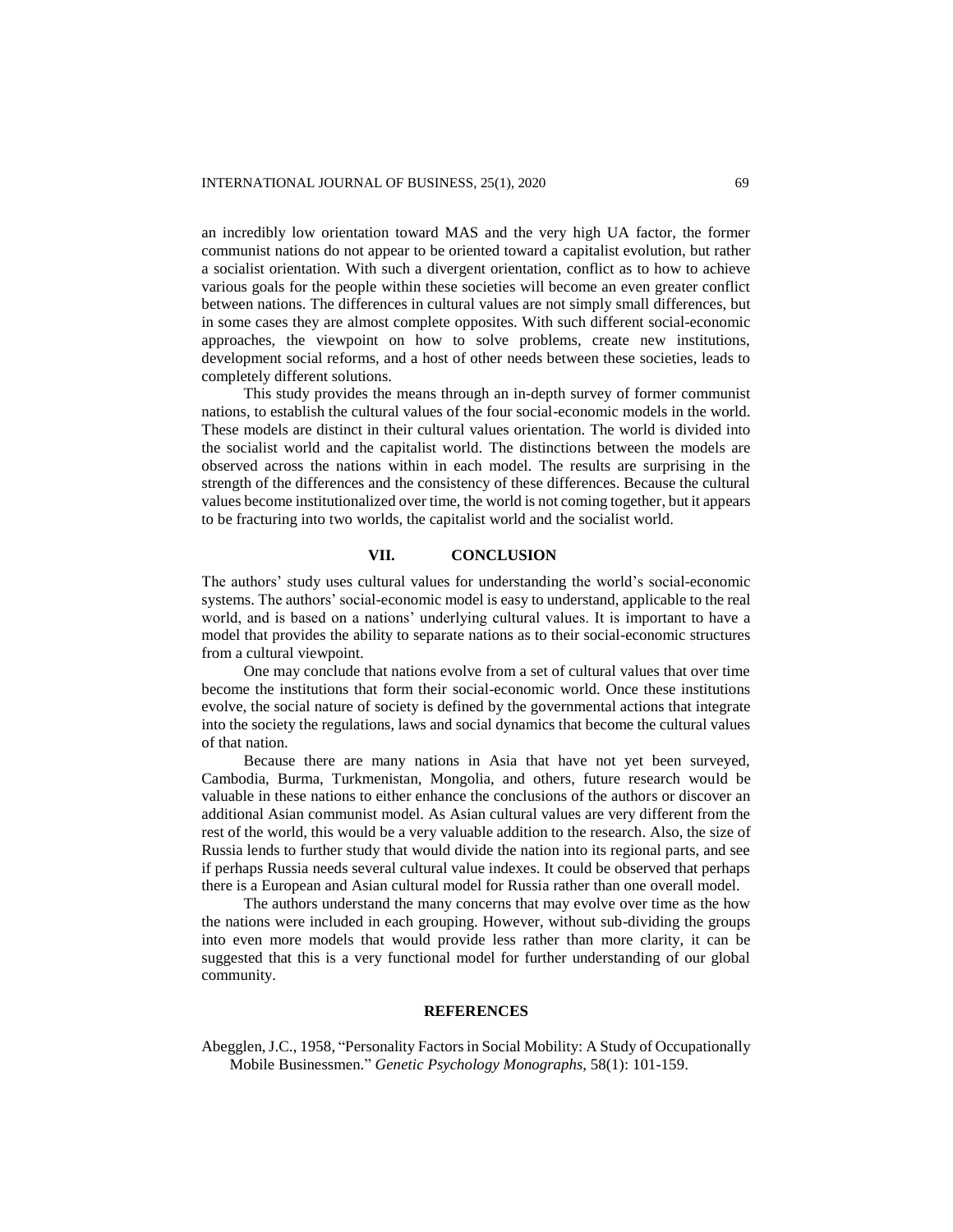- Algan, Y., and P. Cahuc, 2010, "Inherited Trust and Growth." *American Economic Review*, 100(5), 60-92.
- Bakacsi, G., T. Sandor, K. Andras, and I. Viktor, 2002, "Eastern European Cluster: Tradition and Transition." *Journal of world Business*, 37(1), 69-80.
- Bass, B. M. and R. H. Franke, 1972, "Societal Influences on Student Perceptions of How to Succeed in Organization: A Cross-National Analysis." *Journal of Applied Psychology*, 56(4), 312-318.
- Beugelsdijk, S., T. Kostova, V.E. Kunst, E. Spadafora, and M. van Essen, 2018, "Cultural Distance and Firm Internationalization: A Meta-Analytical Review and Theoretical Implications." *Journal of Management*, 44(1), 89-130.
- Beugelsdijk, S., R. Maseland, and A. Van Hoorn, 2015, "Are Scores on Hofstede's Dimensions of National Culture Stable over Time? A Cohort Analysis." *Global Strategy Journal*, 5(3), 223-240.
- Bollinger, D., 1994, "The Four Cornerstones and Three Pillars in the 'House of Russia' Management System." *Journal of Management Development*, 13(2), 49-54.
- Bond, M.H., 1987, "The Chinese Culture Connection". *Journal of Cross-Cultural Psychology*, 18(2), 143-164.
- Bourgoin, H., 1984, *L'Afrique malade du management*. Pairs: Jean Picollec.
- Boyacigiller, N.A., J. Kleinberg, M.E. Phillips, and S.A. Sackmann, 1995, "Conceptualizing Culture in International Management Research." *Handbook of International Management Research*. Cambridge: Blackwell Publishers, Inc.
- Bradley, T.L., 2003, *An Inquiry into the Cultural Differences of Entrepreneurs and Non-Entrepreneurs in the Former Communist Nations of Russia, Ukraine, Latvia, Lithuania, Romania, the Czech Republic, Poland, Armenia, Uzbekistan, Bulgaria, and Kyrgyzstan*. Nova Southeastern University.
- Cseh, M., A. Ardichvili, A. Gasparishvili, B. Krisztián, and Z. Nemeskeri, 2004, "Organizational Culture and Socio‐ Cultural Values: Perceptions of Managers and Employees in Five Economies in Transition." *Performance Improvement Quarterly*, 17(2), 5-27.
- Cutright, P., 1968, "Occupational Inheritance: A Cross-National Analysis." *American Journal of Sociology*, 73(4), 400-416.
- Fernandez, R., and A. Fogli, 2009, "Culture: An Empirical Investigation of Beliefs, Work, and Fertility." *American Economic Journal: Macroeconomics*, 1(1), 146-77.
- Giuliano, P., 2007, "Living Arrangements in Western Europe: Does Cultural Origin Matter?." *Journal of the European Economic Association*, 5(5), 927-952.
- Gudykunst, W.B. and S. Ting-Toomey, 1988, "Culture and Affective Communication." *American Behavioral Scientist*, 31(3), 384-400.
- Haire, M., E.E. Ghiselli, and L.W. Porter, 1966, *Managerial Thinking: An International Study.* New York: Wiley.
- Hisrich, R.D. and M.V. Grachev, 1993, "The Russian Entrepreneur." *Journal of Business Venturing*, 8(6), 487-497.
- Hofstede, G., 1980, *Cultures Consequences: Individual Differences in Work-Related Values*. Beverly Hills: Sage.
- Hofstede, G., 1983, "National Cultures Revisited." *Behavior Science Research*, 18(4), 285-305.
- Hofstede, G., 1991, *Cultures and Organizations. Intercultural Cooperation and its Importance for Survival. Software of the Mind*. London: McGraw-Hill.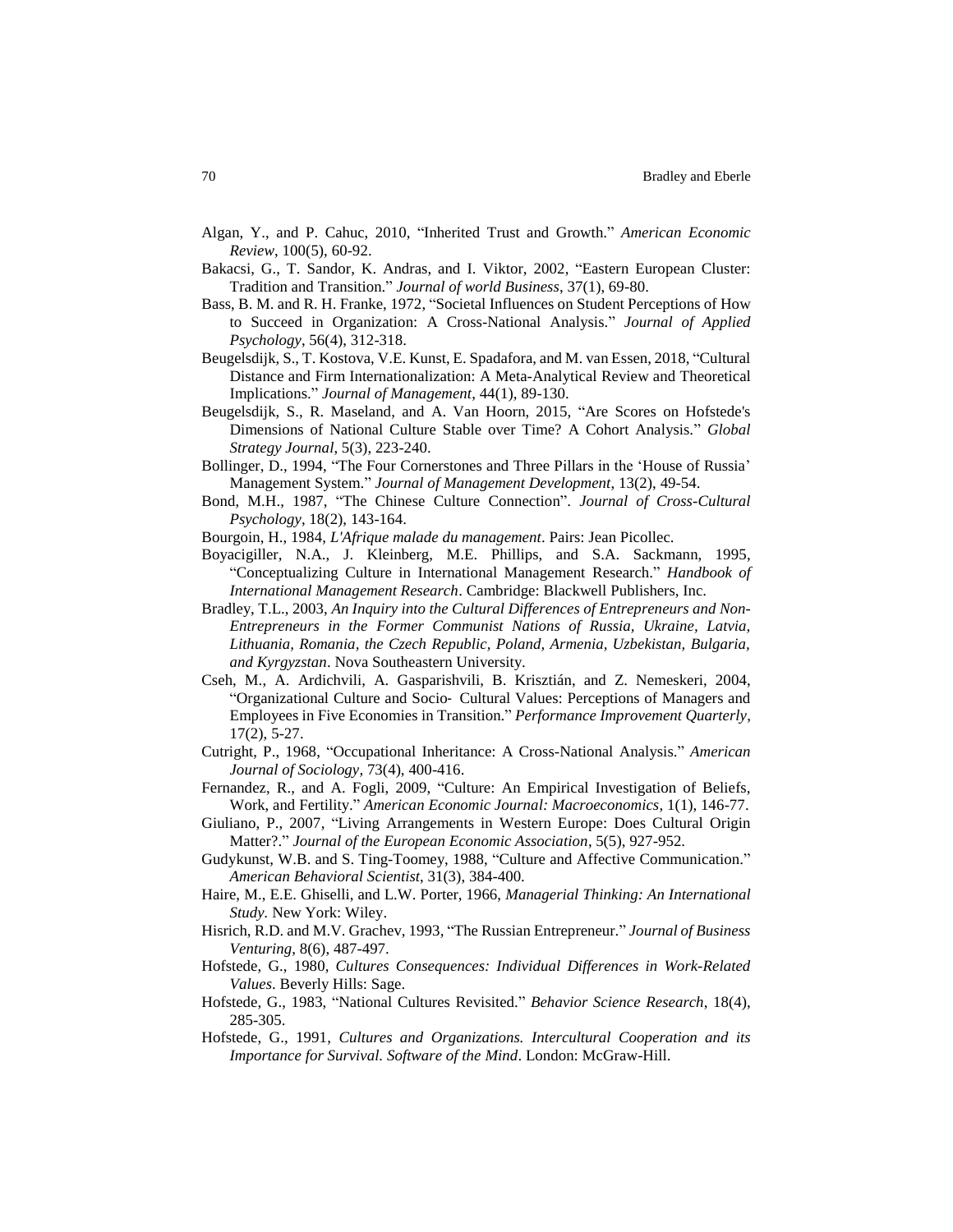- Hofstede, G., 1995, "Uncommon Sense about Organizations. Cases, Studies, and Field Observations." *Organization Studies-Berlin-European Group for Organizational Studies*, 16, 723-723.
- Hofstede, G., 2003, *Culture's Consequences: Comparing Values, Behaviors, Institutions and Organizations across Nations*. Sage publications.
- Hofstede, G. and M.H. Bond, 1988, "The Confucius Connection: From Cultural Roots to Economic Growth." *Organizational Dynamics*, 16(4), 5-21.
- Hofstede, G., G.J. Hofstede, M. Minkov, 2010, *Cultures and Organizations: Software of the Mind*. Revised and expanded third edition. New York.
- Holt, D.H., D.A. Ralston, and R.H. Terpstra, 1994, "Constraints on Capitalism in Russia: The Managerial Psyche, Social Infrastructure, and Ideology." *California Management Review*, 36(3), 124-141.

Hoppe, M.H., 1990, *A Comparative Study of Country Elites*. UMI dissertation services.

- Inglehart, R., 1990, *Culture Shift in Advanced Society*. Princeton: Princeton UP.
- Inglehart, R., 1997, *Modernization and Post Modernization: Cultural, Economic, and Political Change in 43 societies*. Princeton University Press.
- Inglehart, R. and W.E. Baker, 2000, "Modernization, Cultural Change, and the Persistence of Traditional Values." *American Sociological Review*, 19-51.
- Kelley, L., and R. Worthley, 1981, "The Role of Culture in Comparative Management: A Cross-Cultural Perspective." *Academy of Management Journal*, 24(1), 164-173.
- Kluckhohn, C., 1951, *Values and Value-Orientations in the Theory of Action: An Exploration in Definition and Classification*. Cambridge, MA: Harvard.
- Kluckhohn, F.R. and F.L. Strodtbeck, 1961, *Variations in Value Orientations*. New York: Row, Peterson.
- Kogut, B., and H. Singh, 1988, "The Effect of National Culture on the Choice of Entry Mode." *Journal of International Business Studies*, 19(3), 411-432.
- Kreacic, V. and P. Marsh, 1986, "Organization Development and National Culture in Four Countries." *Public Enterprise*, 6(2), 121-134.
- Laurent, A., 1983, "The Cultural Diversity of Western Conceptions of Management." I*nternational Studies of Management and Organization*, 13(1-2), 75-96.
- McClelland, D.C., 1961, *The Achieving Society*. Princeton, NJ: D. Van Norstrand Company. Inc.
- Morris, C., 1956, "Varieties of Human Value." Chicago, IL, US: University of Chicago Press.
- Mund, V., 1960, *Government and Business*. New York: Harper and Row, Publisher; 3rd edition.
- Muratbekova-Touron, M., 2002, "Working in Kazakhstan and Russia: Perception of French Managers." *International Journal of Human Resource Management*, 13(2), 213-231.
- Nash, M., 1964, "Social Prerequisites to Economic Growth in Latin America and Southeast Asia." *Economic Development and Cultural Change*, 12(3), 225-242.
- Newman, M., 2005, *Socialism: A very Short Introduction* (Vol. 126). Oxford University Press.
- North, D.C., 1991, "Institutions, Ideology, and Economic Performance." *Cato Journal,* 11, 477-499.
- North, D.C., 2005, *Understanding the Process of Economic Change*. Princeton, NJ: Princeton University Press.